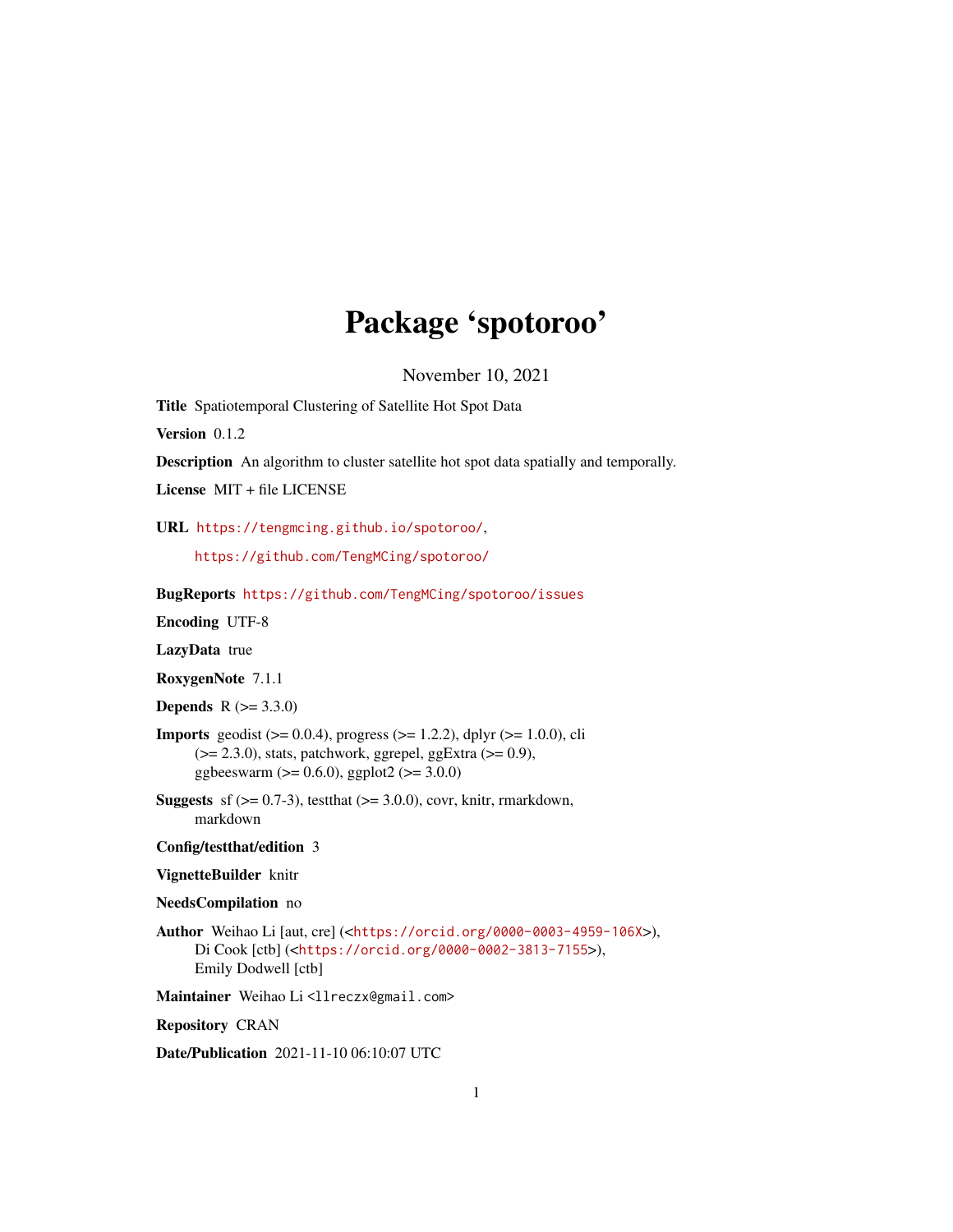## <span id="page-1-0"></span>R topics documented:

|       | -6 |
|-------|----|
|       |    |
|       |    |
|       |    |
|       |    |
|       |    |
|       |    |
|       |    |
|       |    |
|       |    |
|       |    |
|       |    |
|       |    |
|       |    |
|       |    |
|       |    |
|       |    |
| Index | 28 |
|       |    |

<span id="page-1-1"></span>dist\_point\_to\_vector *Calculation of the geodesic of a point to multiple points*

## Description

This function calculates the geodesic of a point to multiple points given the coordinate information. It is a wrapper of [geodist::geodist\\_vec\(\)](#page-0-0).

## Usage

```
dist_point_to_vector(plon, plat, vlon, vlat)
```
## Arguments

| plon | Numeric. The longitude of a point.     |
|------|----------------------------------------|
| plat | Numeric. The latitude of a point.      |
| vlon | Numeric. A vector of longitude values. |
| vlat | Numeric. A vector of latitude values.  |

## Value

Numeric. The geodesic of a point to multiple points in meters.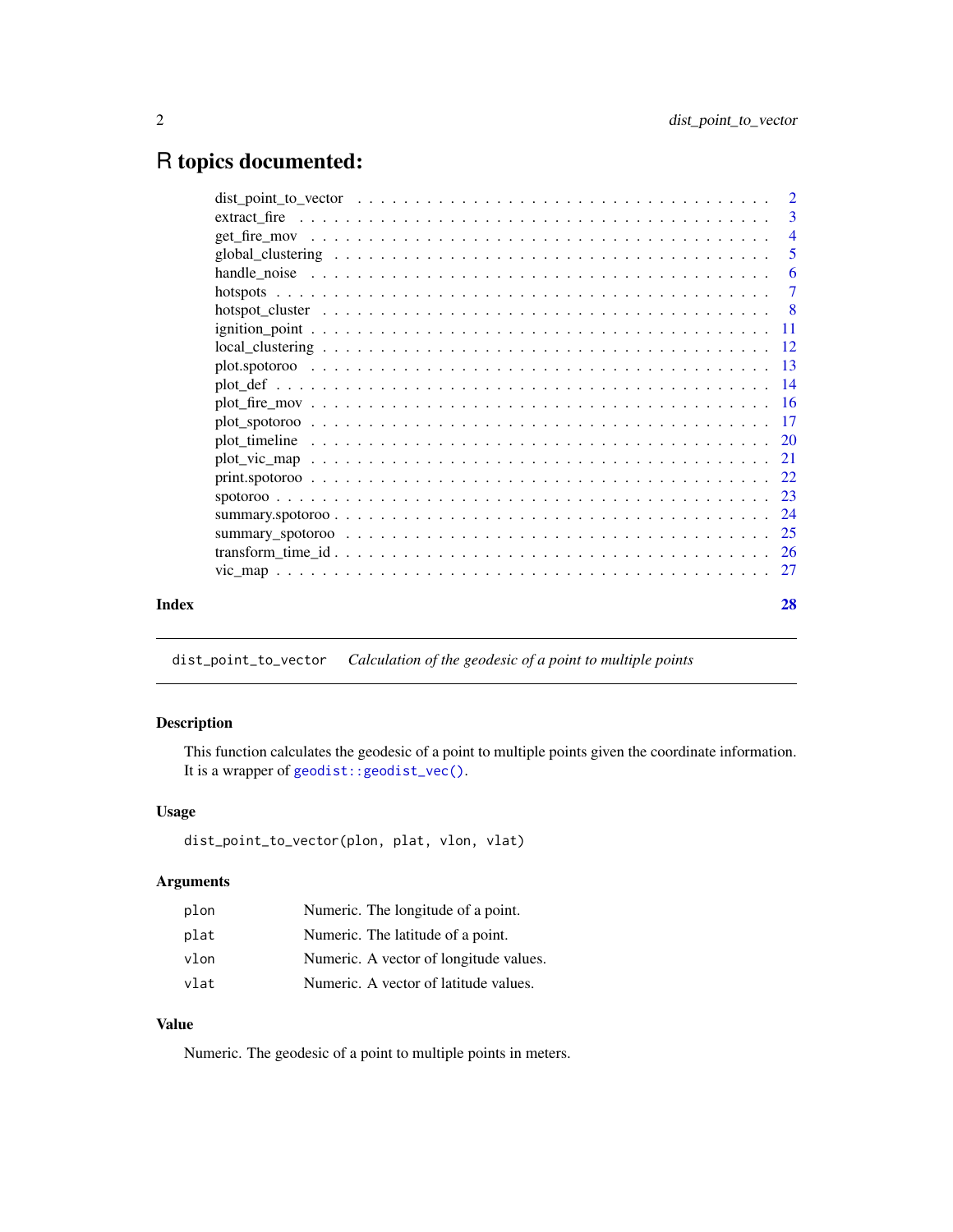## <span id="page-2-0"></span>extract\_fire 3

## Examples

```
# Define vlon and vlat
vlon <- c(141.12, 141.13)
vlat <- c(-37.1, -37.0)
# Calculate the geodesic
dist_point_to_vector(141.12, -37.1, vlon, vlat)
```
extract\_fire *Extracting fires from the spatiotemporal clustering results*

#### Description

This function takes a spotoroo object to produce a data frame which contains information about the fire.

#### Usage

```
extract_fire(result, cluster = "all", noise = FALSE)
```
#### Arguments

| result  | spotoroo object. A result of a call to hotspot_cluster().                                                            |  |
|---------|----------------------------------------------------------------------------------------------------------------------|--|
| cluster | Character/Integer. If "all", extract all clusters. If an integer vector is given,<br>extract corresponding clusters. |  |
|         |                                                                                                                      |  |
| noise   | Logical. Whether or not to include noise.                                                                            |  |

#### Value

A data.frame. The fire information

- lon : Longitude.
- lat : Latitude.
- obsTime : Observed time.
- timeID : Time indexes.
- membership : Membership labels.
- noise : Whether it is a noise point.
- distToIgnition : Distance to the ignition location.
- distToIgnitionUnit : Unit of distance to the ignition location.
- timeFromIgnition : Time from ignition.
- timeFromIgnitionUnit : Unit of time from ignition.
- type : Type of the entry, either "hotspot", "noise" or "ignition"
- obsInCluster : Number of observations in the cluster.
- clusterTimeLen : Length of time of the cluster.
- clusterTimeLenUnit : Unit of length of time of the cluster.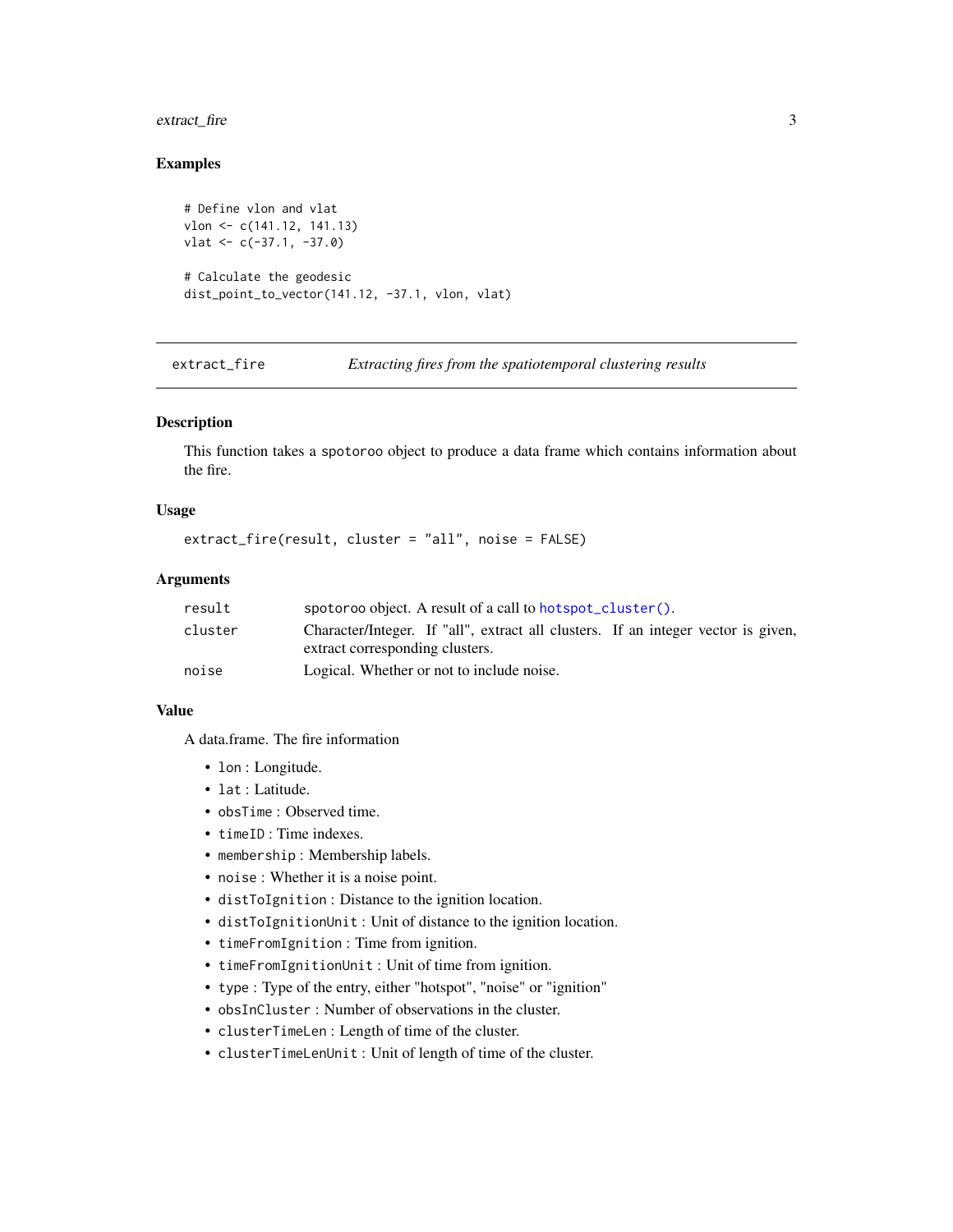## <span id="page-3-0"></span>Examples

```
# Time consuming functions (>5 seconds)
```

```
# Get clustering results
result <- hotspot_cluster(hotspots,
                       lon = "lon",lat = "lat",obsTime = "obsTime",
                        activeTime = 24,
                        adjDist = 3000,
                        minPts = 4,minTime = 3,
                        ignitionCenter = "mean",
                        timeUnit = "h",
                        timeStep = 1)
# Extract all fires
all_fires <- extract_fire(result)
head(all_fires, 3)
# Extract cluster 4
fire_4 <- extract_fire(result, 4)
head(fire_4, 3)
```
<span id="page-3-1"></span>get\_fire\_mov *Calculation of the fire movement*

#### Description

This function calculates the movement of a single fire per step time indexes. It collects hot spots per step time indexes, then takes the mean or median of the longitude and latitude as the centre of the fire.

#### Usage

```
get_fire_mov(result, cluster, step = 1, method = "mean")
```
#### Arguments

| result  | spotoroo object. A result of a call to hotspot_cluster().                                     |
|---------|-----------------------------------------------------------------------------------------------|
| cluster | Integer. The membership label of the cluster.                                                 |
| step    | Integer $(>0)$ . Step size used in the calculation of the fire movement.                      |
| method  | Character. Either "mean" or "median", method of the calculation of the centre<br>of the fire. |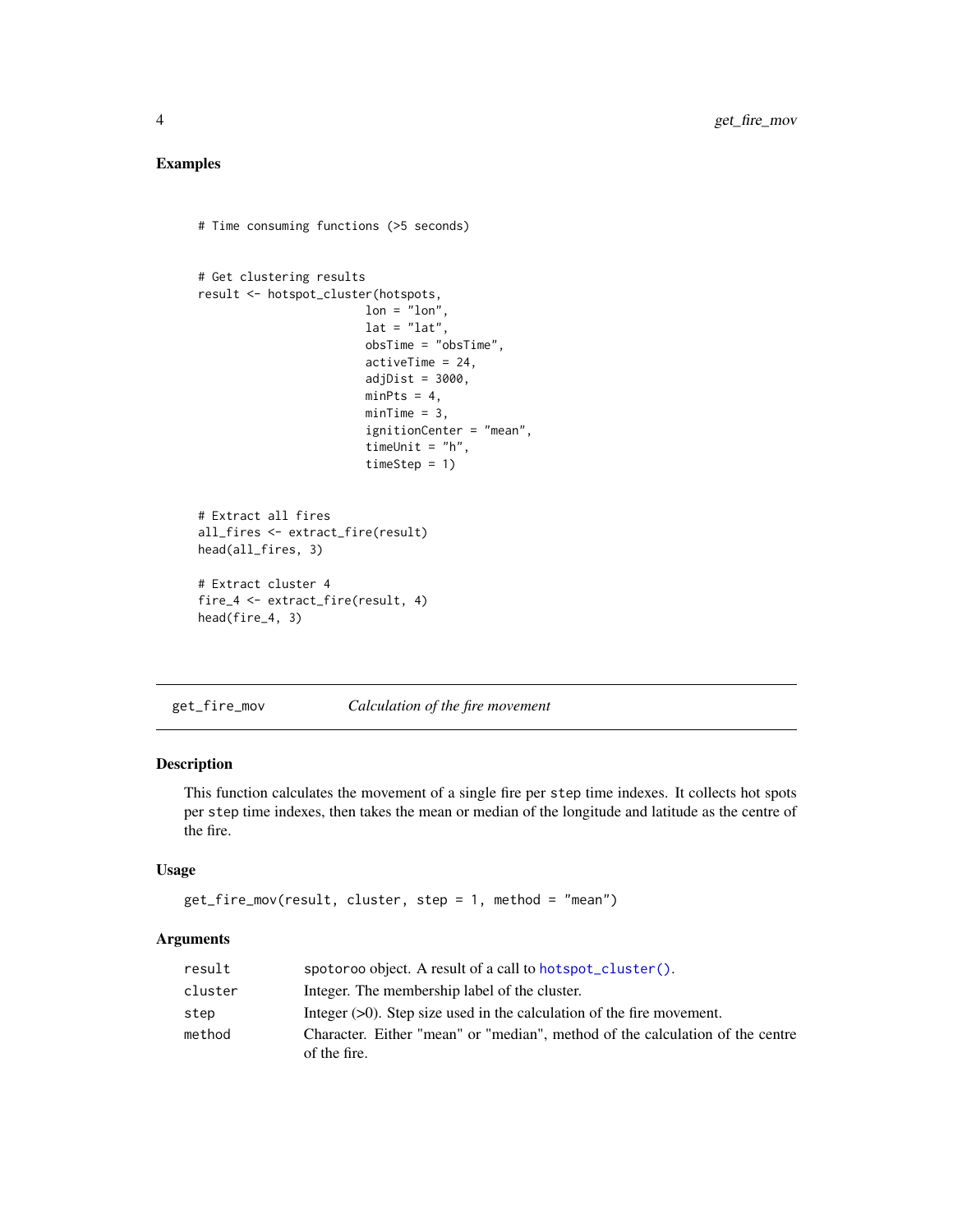## <span id="page-4-0"></span>global\_clustering 5

## Value

A data.frame. The fire movement.

- membership : Membership labels.
- lon : Longitude of the centre of the fire.
- lat : Latitude of the centre of the fire.
- timeID : Time indexes.
- obsTime : Observed time (approximated).
- ignition : Whether or not it is a ignition point.

## Examples

```
# Time consuming functions (>5 seconds)
```

```
# Get clustering results
result <- hotspot_cluster(hotspots,
                        lon = "lon".lat = "lat",obsTime = "obsTime",
                        activeTime = 24,
                        adjDist = 3000,minPts = 4,minTime = 3,
                        ignitionCenter = "mean",
                        timeUnit = "h",
                        timeStep = 1)
# Get fire movement of the first cluster
mov1 <- get_fire_mov(result, cluster = 1, step = 3, method = "mean")
mov1
# Get fire movement of the second cluster
mov2 <- get_fire_mov(result, cluster = 2, step = 6, method = "median")
mov2
```
<span id="page-4-1"></span>global\_clustering *Clustering hot spots spatially and temporally*

#### Description

This function clusters hot spots spatially and temporally.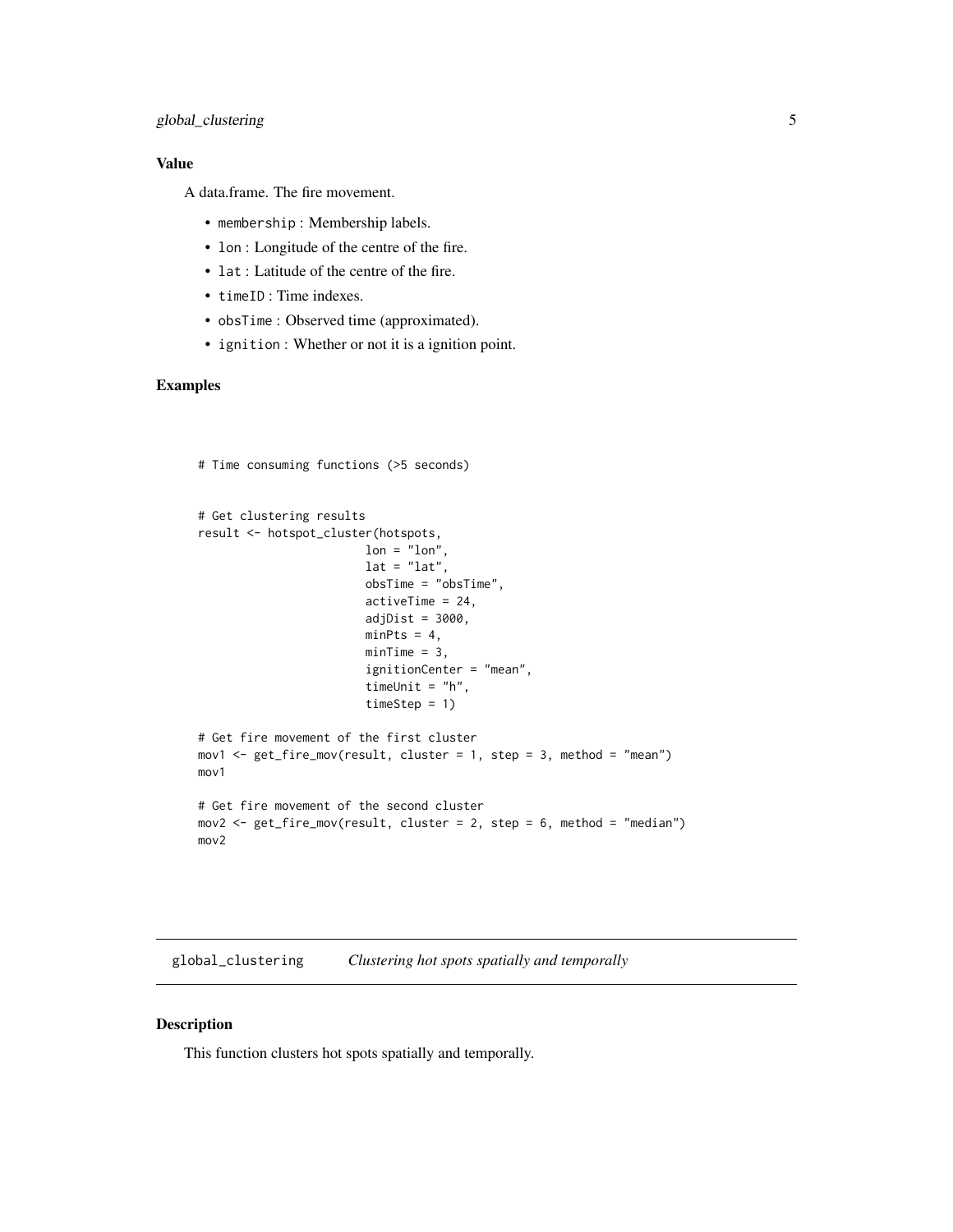#### <span id="page-5-0"></span>Usage

```
global_clustering(lon, lat, timeID, activeTime, adjDist)
```
#### Arguments

| lon        | Numeric. A vector of longitude values.                |
|------------|-------------------------------------------------------|
| lat        | Numeric. A vector of latitude values.                 |
| timeID     | Integer $(\geq=1)$ . A vector of time indexes.        |
| activeTime | Numeric $(>=0)$ . Time tolerance. Unit is time index. |
| adjDist    | Numeric $(>0)$ . Distance tolerance. Unit is metre.   |

## Details

For more details about the clustering algorithm and the arguments activeTime and adjDist, please check the documentation of [hotspot\\_cluster\(\)](#page-7-1). This function performs the first 3 steps of the clustering algorithm.

#### Value

Integer. A vector of membership labels.

#### Examples

```
# Define lon, lat and timeID for 10 observations
lon <- c(141.1, 141.14, 141.12, 141.14, 141.16, 141.12, 141.14,
         141.16, 141.12, 141.14)
lat <- c(-37.10, -37.10, -37.12, -37.12, -37.12, -37.14, -37.14,
         -37.14, -37.16, -37.16)
timeID <- c(rep(1, 5), rep(26, 5))# Cluster 10 hot spots with different values of activeTime and adjDist
global_clustering(lon, lat, timeID, 12, 1500)
global_clustering(lon, lat, timeID, 24, 3000)
global_clustering(lon, lat, timeID, 36, 6000)
```
<span id="page-5-1"></span>handle\_noise *Handling noise in the clustering results*

#### Description

This function finds noise from the clustering results and label it with -1.

#### Usage

```
handle_noise(global_membership, timeID, minPts, minTime)
```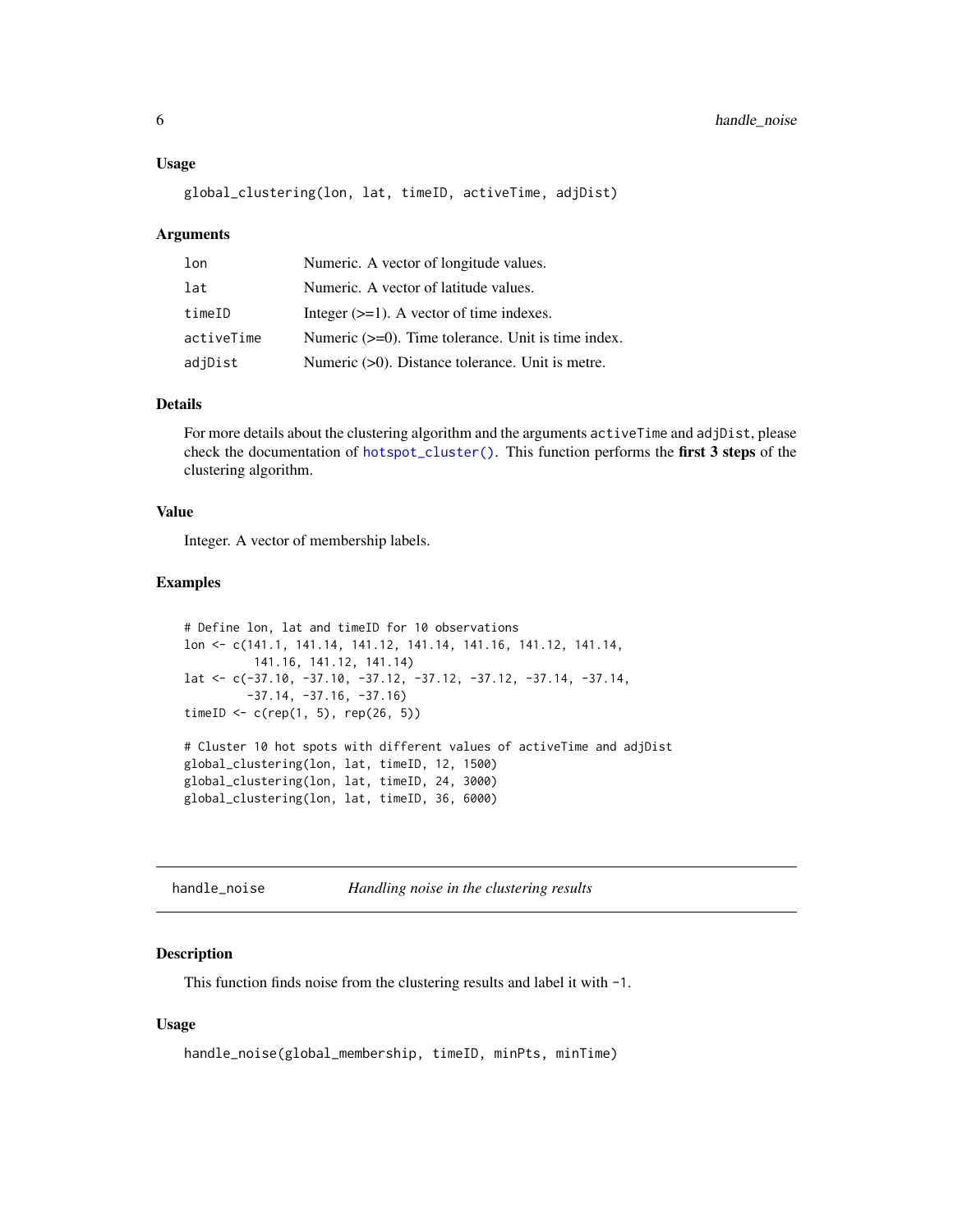#### <span id="page-6-0"></span>hotspots 7

## Arguments

| global_membership |                                                                            |  |
|-------------------|----------------------------------------------------------------------------|--|
|                   | Integer. A vector of membership labels.                                    |  |
| timeID            | Integer. A vector of time indexes.                                         |  |
| minPts            | Numeric $(0)$ . Minimum number of hot spots in a cluster.                  |  |
| minTime           | Numeric $(>=0)$ . Minimum length of time of a cluster. Unit is time index. |  |

## Details

For more details about the clustering algorithm and the arguments minPts and minTime, please check the documentation of [hotspot\\_cluster\(\)](#page-7-1). This function performs the step 4 of the clustering algorithm. It uses a given threshold (minimum number of points and minimum length of time) to find noise and label it with -1.

#### Value

Integer. A vector of membership labels.

#### Examples

```
# Define membership labels and timeID for 10 observations
global_membership < -c(1,1,1,2,2,2,2,2,2,3,3,3,3,3,3)timeID \leq c(1, 2, 3, 2, 3, 3, 4, 5, 6, 3, 3, 3, 3, 3, 3)# Handle noise with different values of minPts and minTime
handle_noise(global_membership, timeID, 4, 0)
handle_noise(global_membership, timeID, 4, 1)
handle_noise(global_membership, timeID, 3, 3)
```
<span id="page-6-1"></span>hotspots *1070 observations of satellite hot spots*

#### Description

A dataset containing the 1070 observations of satellite hot spots in Victoria, Australia during the 2019-2020 Australian bushfire season.

#### Usage

hotspots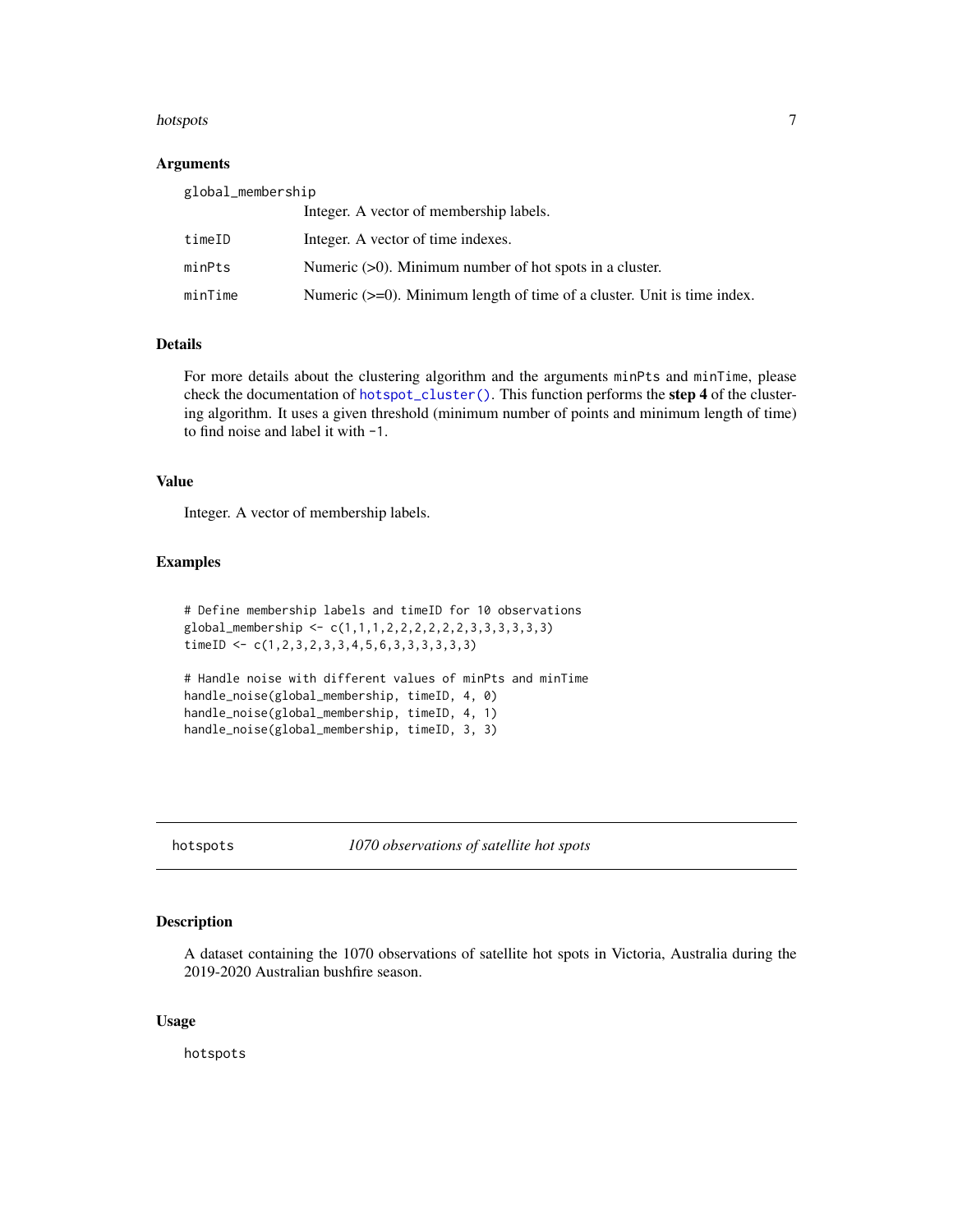## <span id="page-7-0"></span>Format

A data frame with 1070 rows and 3 variables:

lon longitude lat latitude obsTime observed time

## Source

<https://www.eorc.jaxa.jp/ptree/>

<span id="page-7-1"></span>hotspot\_cluster *Spatiotemporal clustering of hot spot data*

## Description

This is the main function of the package.

This function clusters hot spots into fires. It can be used to reconstruct fire history and detect fire ignition points.

#### Usage

```
hotspot_cluster(
  hotspots,
 lon = "lon",lat = "lat",obsTime = "obsTime",
  activeTime = 24,
  adjDist = 3000,minPts = 4,minTime = 3,
  ignitionCenter = "mean",
  timeUnit = "n",
  timeStep = 1
\mathcal{L}
```
## Arguments

| hotspots | List/Data frame. A list or a data frame which contains information of hot spots.                                                                           |
|----------|------------------------------------------------------------------------------------------------------------------------------------------------------------|
| lon      | Character. The name of the column of the list which contains numeric longitude<br>values.                                                                  |
| lat      | Character. The name of the column of the list which contains numeric latitude<br>values.                                                                   |
| obsTime  | Character. The name of the column of the list which contains the observed time<br>of hot spots. The observed time has to be in date, date time or numeric. |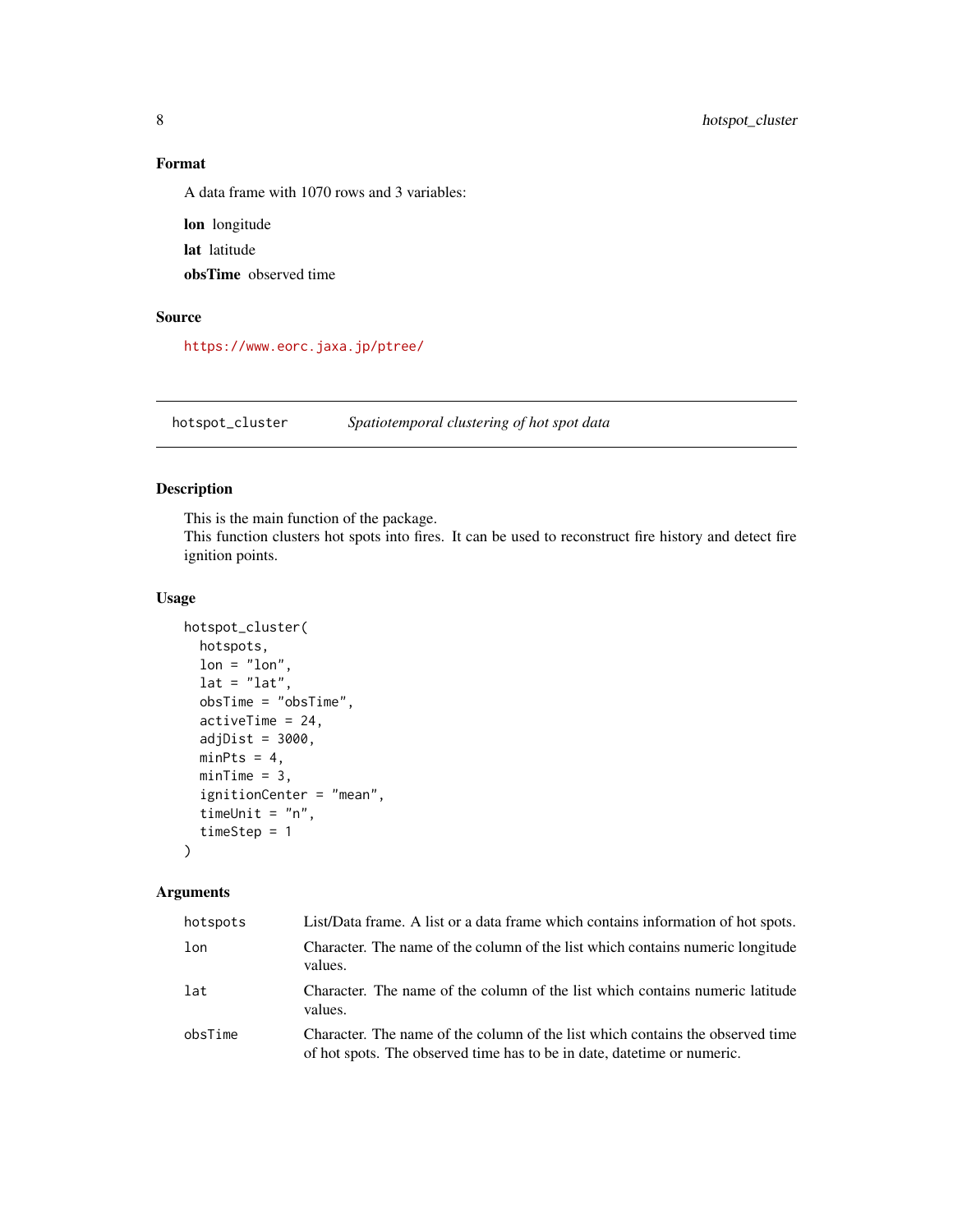## <span id="page-8-0"></span>hotspot\_cluster 9

| activeTime | Numeric $(>=0)$ . Time tolerance. Unit is time index.                                         |
|------------|-----------------------------------------------------------------------------------------------|
| adjDist    | Numeric $(>0)$ . Distance tolerance. Unit is metre.                                           |
| minPts     | Numeric $(>0)$ . Minimum number of hot spots in a cluster.                                    |
| minTime    | Numeric $(\geq=0)$ . Minimum length of time of a cluster. Unit is time index.                 |
|            | ignitionCenter Character. Method to calculate ignition points, either "mean" or "median".     |
| timeUnit   | Character. One of "s" (seconds), "m" (minutes), "h" (hours), "d" (days) and "n"<br>(numeric). |
| timeStep   | Numeric (>0). Number of units of timeUnit in a time step.                                     |

#### Details

Arguments timeUnit and timeStep need to be specified to convert date/datetime/numeric to time index. More details can be found in [transform\\_time\\_id\(\)](#page-25-1).

This clustering algorithm consisted of 5 steps:

In step 1, it defines  $T$  intervals using the time index

$$
Interval(t) = [max(1, t - activeTime), t]
$$

where  $t = 1, 2, ..., T$ , and T is the maximum time index. active Time is an argument that needs to be specified. It represents the maximum time difference between two hot spots in the same local cluster. Please notice that a local cluster is different with a cluster in the final result. More details will be given in the next part.

In step 2, the algorithm performs spatial clustering on each interval. A local cluster is a cluster found in an interval. Argument adjDist is used to control the spatial clustering. If the distance between two hot spots is smaller or equal to adjDist, they are directly-connected. If hot spot A is directly-connected with hot spot B and hot spot B is directly-connected with hot spot C, hot spot A, B and C are connected. All connected hot spots become a local cluster.

In step 3, the algorithm starts from interval 1. It marks all hot spots in this interval and records their membership labels. Then it moves on to interval 2. Due to a hot spot could exist in multiple intervals, it checks whether any hot spot in interval 2 has been marked. If there is any, their membership labels will be carried over from the record. Unmarked hot spots in interval 2, which share the same local cluster with marked hot spots, their membership labels are carried over from marked hot spots. If a unmarked hot spot shares the same local cluster with multiple marked hot spots, the algorithm will carry over the membership label from the nearest one. All other unmarked hot spots in interval 2 that do not share the same cluster with any marked hot spot, their membership labels will be adjusted such that the clusters they belong to are considered to be new clusters. Finally, all hot spots in interval 2 are marked and their membership labels are recorded. This process continues for interval  $3, 4, ..., T$ . After finishing step 3, all hot spots are marked and their membership labels are recorded.

In step 4, it checks each cluster. If there is any cluster contains less than minPts hot spots, or lasts shorter than minTime, it will not be considered to be a cluster any more, and their hot spots will be assigned with  $-1$  as their membership labels. A hot spot with membership label  $-1$  is noise.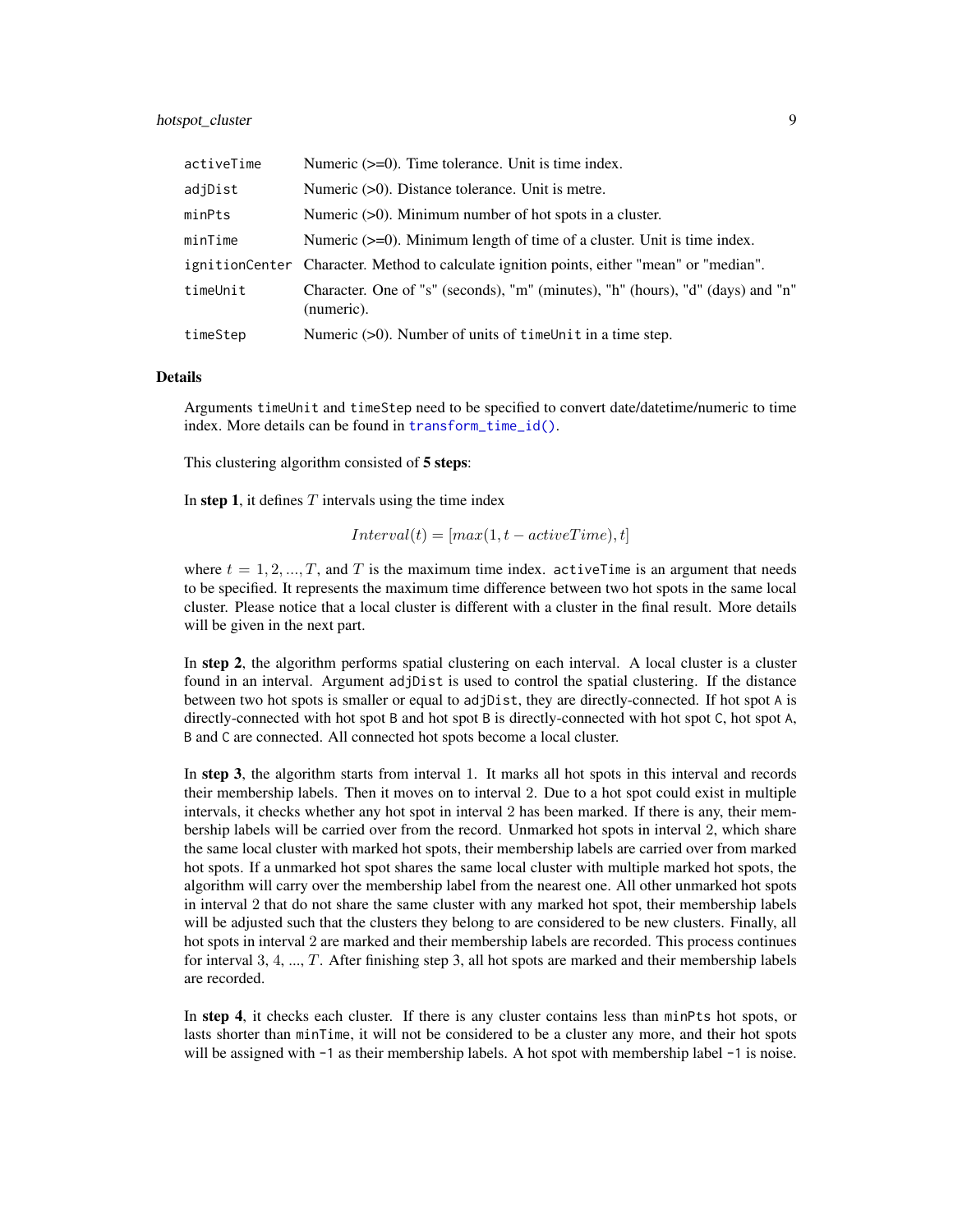Arguments minPts and minTime need to be specified.

In step 5, the algorithm finds the earliest observed hot spots in each cluster and records them as ignition points. If there are multiple earliest observed hot spots in a cluster, the mean or median of the longitude values and the latitude values will be used as the coordinate of the ignition point. This needs to be specified in argument ignitionCenter.

#### Value

A spotoroo object. The clustering results. It is also a list:

- hotspots : A data frame contains information of hot spots.
	- lon : Longitude.
	- lat : Latitude.
	- obsTime : Observed time.
	- timeID : Time index.
	- membership : Membership label.
	- noise : Whether it is a noise point.
	- distToIgnition : Distance to the ignition location.
	- distToIgnitionUnit : Unit of distance to the ignition location.
	- timeFromIgnition : Time from ignition.
	- timeFromIgnitionUnit : Unit of time from ignition.
- ignition : A data frame contains information of ignition points.
	- lon : Longitude.
	- lat : Latitude.
	- obsTime : Observed time.
	- timeID : Time index.
	- obsInCluster : Number of observations in the cluster.
	- clusterTimeLen : Length of time of the cluster.
	- clusterTimeLenUnit : Unit of length of time of the cluster.
- setting : A list contains the clustering settings.

## Examples

# Time consuming functions (>5 seconds)

```
# Get clustering results
result <- hotspot_cluster(hotspots,
             lon = "lon",lat = "lat",obsTime = "obsTime",
              activeTime = 24,
              adjDist = 3000,minPts = 4,
```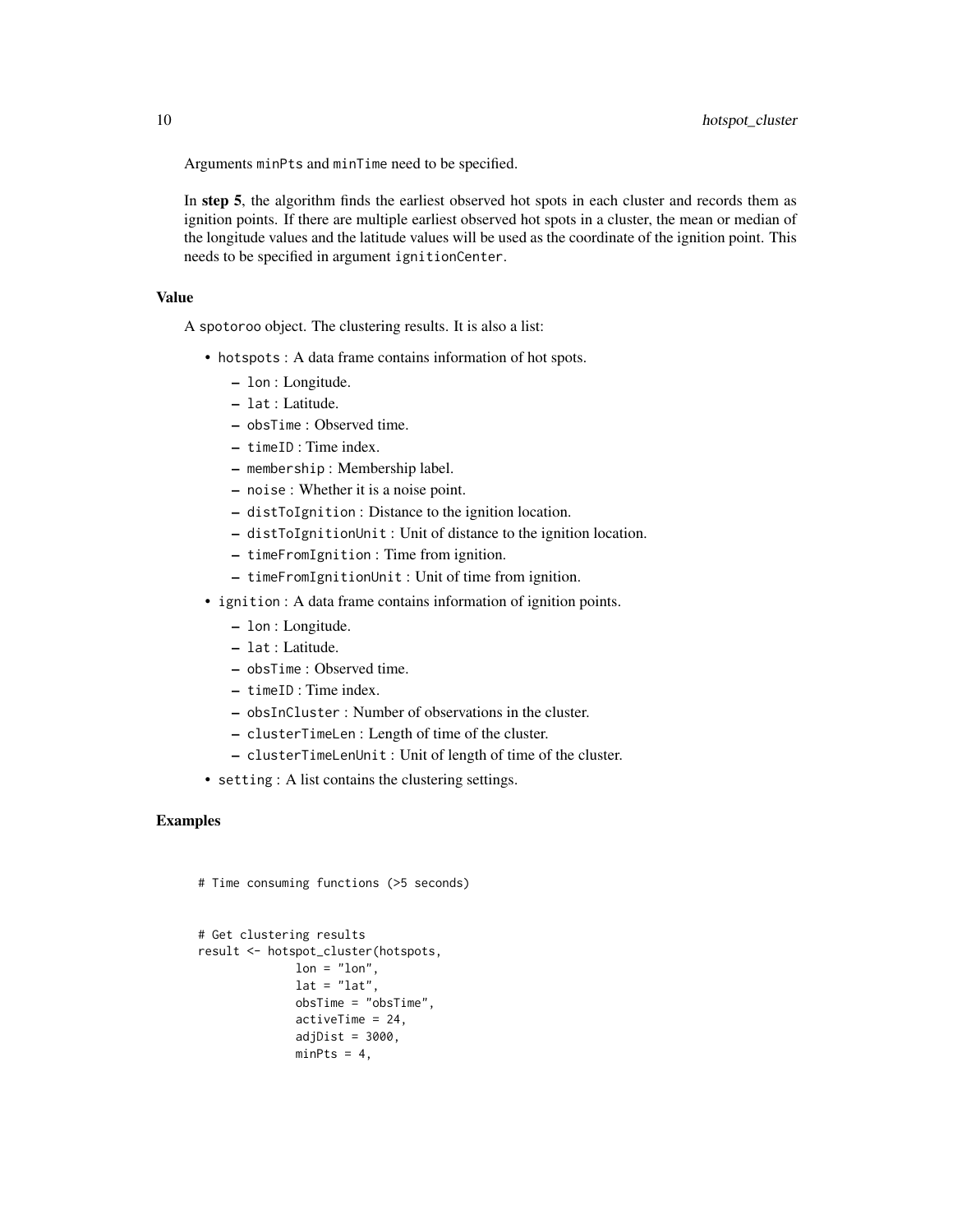## <span id="page-10-0"></span>ignition\_point 11

```
minTime = 3,
              ignitionCenter = "mean",
              timeUnit = "h",
              timeStep = 1)
# Make a summary of the clustering results
summary(result)
# Make a plot of the clustering results
plot(result, bg = plot_vic_map())
```
<span id="page-10-1"></span>ignition\_point *Calculation of the ignition points*

## Description

This function calculates ignition points for all clusters.

#### Usage

```
ignition_point(lon, lat, obsTime, timeUnit, timeID, membership, ignitionCenter)
```
#### Arguments

| lon        | Numeric. A vector of longitude values.                                                       |
|------------|----------------------------------------------------------------------------------------------|
| lat        | Numeric. A vector of latitude values.                                                        |
| obsTime    | Date/Datetime/Numeric. A vector of observed time.                                            |
| timeUnit   | Character. One of "s" (seconds), "m"(minutes), "h"(hours), "d"(days) and "n"(numeric).       |
| timeID     | Integer $(\geq=1)$ . A vector of time indexes.                                               |
| membership | Integer. A vector of membership labels.                                                      |
|            | ignitionCenter Character. Method of calculating ignition points, one of "mean" and "median". |

#### Details

For more details about the clustering algorithm and the argument timeUnit, timeID and ignitionCenter, please check the documentation of [hotspot\\_cluster\(\)](#page-7-1). This function performs the step 5 of the clustering algorithm. It calculates ignition points. For a cluster, when there are multiple earliest hot spots, if ignitionCenter is "mean", the centroid of these hot spots will be used as the ignition point. If ignitionCenter is "median", median longitude and median latitude of these hot spots will be used.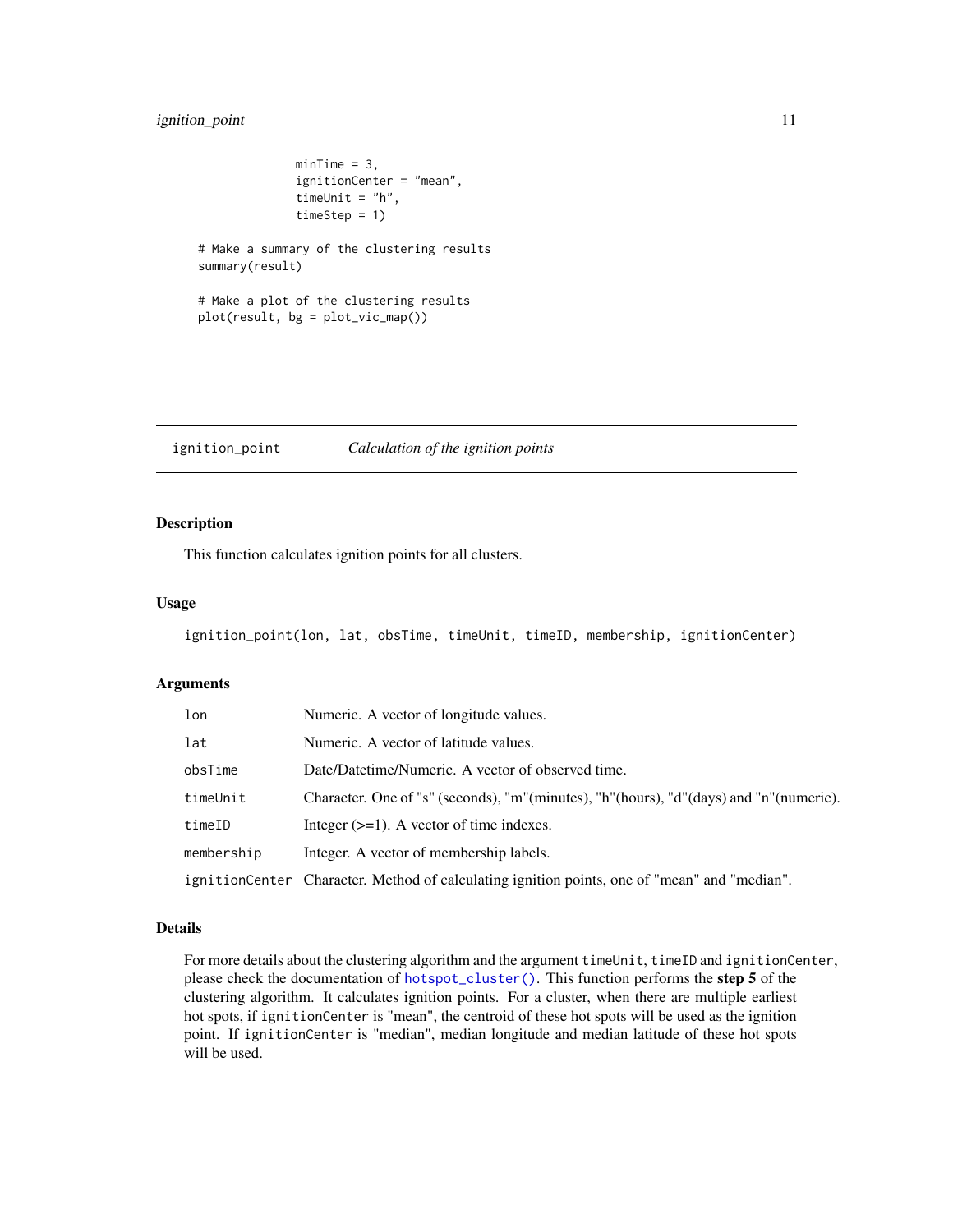## <span id="page-11-0"></span>Value

A data frame of ignition points

- membership : Membership labels.
- lon : Longitude of ignition points.
- lat : Latitude of ignition points.
- obsTime : Observed time of ignition points.
- timeID : Time indexes.
- obsInCluster : Number of observations in the cluster.
- clusterTimeLen : Length of time of the cluster.
- clusterTimeLenUnit : Unit of length of time of the cluster.

## Examples

```
# Define lon, lat, obsTime, timeID and membership for 10 observations
lon <- c(141.1, 141.14, 141.12, 141.14, 141.16, 141.12, 141.14,
         141.16, 141.12, 141.14)
lat <- c(-37.10, -37.10, -37.12, -37.12, -37.12, -37.14, -37.14,
         -37.14, -37.16, -37.16)
obsTime <- c(rep(1, 5), rep(26, 5))
timeUnit <- "n"
timeID <- c(rep(1, 5), rep(26, 5))membership <- c(1, 1, 1, 1, 1, 2, 2, 2, 2, 2)
# Calculate the ignition points using different methods
ignition_point(lon, lat, obsTime, timeUnit, timeID, membership, "mean")
ignition_point(lon, lat, obsTime, timeUnit, timeID, membership, "median")
```
<span id="page-11-1"></span>local\_clustering *Clustering hot spots spatially*

#### Description

This function clusters hot spots spatially.

#### Usage

local\_clustering(lon, lat, adjDist)

## Arguments

| 1 <sub>on</sub> | Numeric. A vector of longitude values.              |
|-----------------|-----------------------------------------------------|
| lat             | Numeric. A vector of latitude values.               |
| adjDist         | Numeric $(>0)$ . Distance tolerance. Unit is metre. |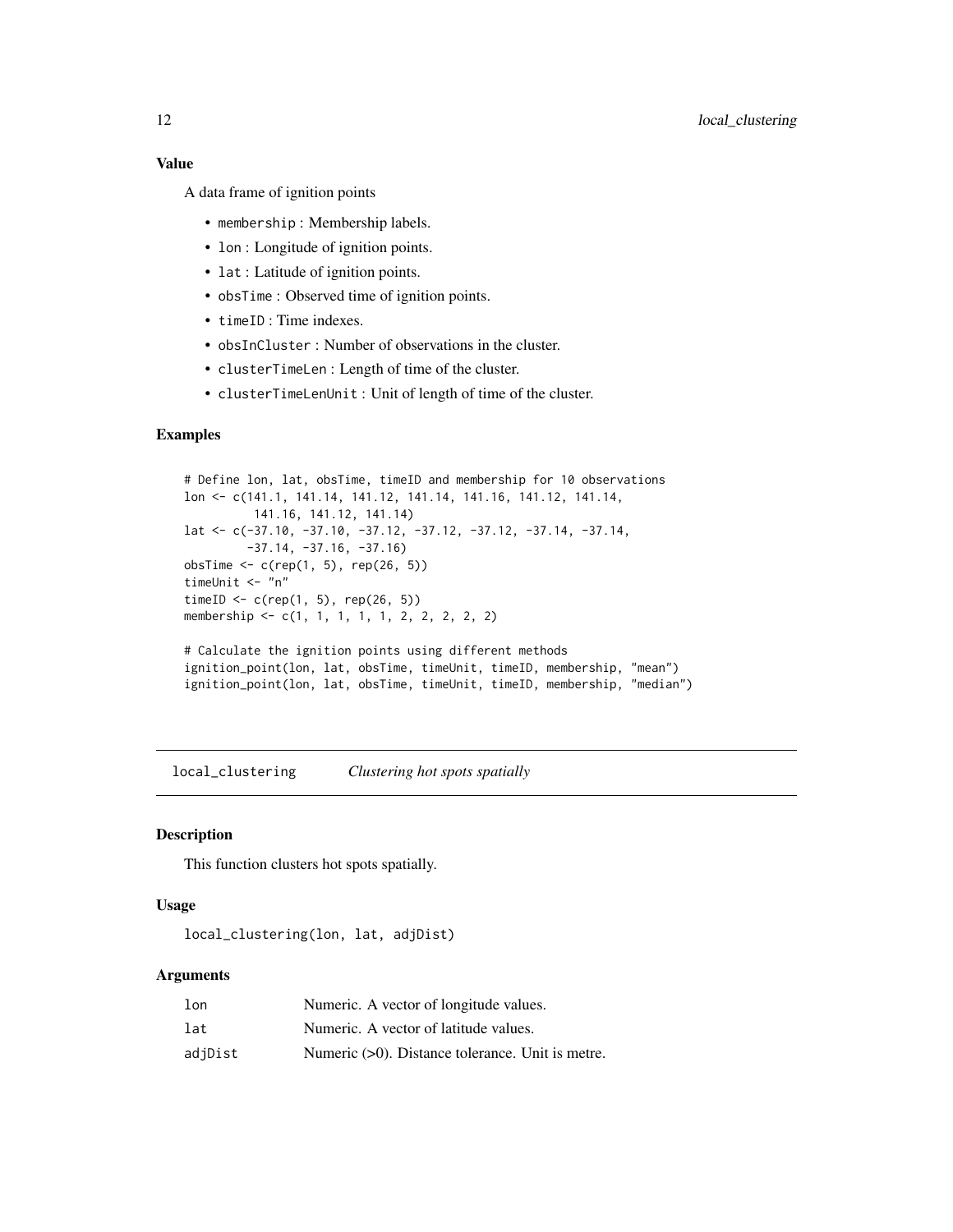## <span id="page-12-0"></span>plot.spotoroo 13

### Details

For more details about the clustering algorithm and the argument adjDist, please check the documentation of [hotspot\\_cluster\(\)](#page-7-1). This function performs the step 2 of the clustering algorithm. It clusters hot spots in a given interval.

#### Value

Integer. A vector of membership labels.

#### Examples

```
# Define lon and lat for 10 observations
lon <- c(141.1, 141.14, 141.12, 141.14, 141.16, 141.12, 141.14,
         141.16, 141.12, 141.14)
lat <- c(-37.10, -37.10, -37.12, -37.12, -37.12, -37.14, -37.14,
         -37.14, -37.16, -37.16)
# Cluster 10 hot spots with different values of adjDist
local_clustering(lon, lat, 2000)
local_clustering(lon, lat, 3000)
local_clustering(lon, lat, 4000)
```
<span id="page-12-1"></span>

| plot.spotoroo | Plotting spatiotemporal clustering result |
|---------------|-------------------------------------------|
|               |                                           |

## Description

plot.spotoroo() is the plot method of the class spotoroo. It is a simple wrapper of [plot\\_spotoroo\(\)](#page-16-1).

#### Usage

```
## S3 method for class 'spotoroo'
plot(x, \ldots)
```
#### Arguments

|          | spotoroo object. A result of a call to hotspot_cluster(). |
|----------|-----------------------------------------------------------|
| $\cdots$ | Additional arguments pass to plot_spotoroo()              |

#### Value

A ggplot object. The plot of the clustering results.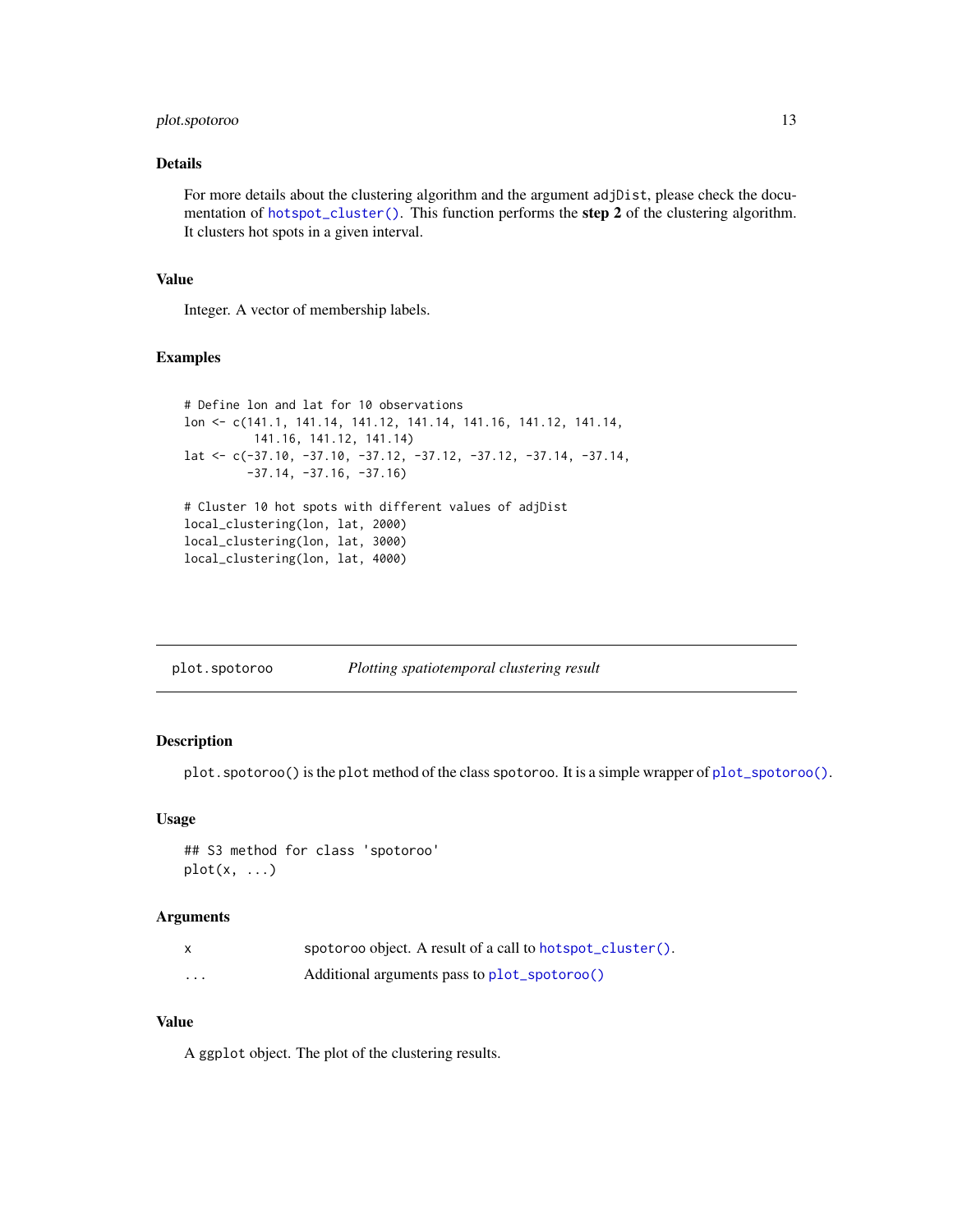## <span id="page-13-0"></span>Examples

```
# Time consuming functions (>5 seconds)
# Get clustering results
result <- hotspot_cluster(hotspots,
                         lon = "lon",lat = "lat",obsTime = "obsTime",
                         activeTime = 24,
                         adjDist = 3000,minPts = 4,minTime = 3,
                         ignitionCenter = "mean",
                         timeUnit = "h",
                         timeStep = 1)
# Different types of plots
# Default plot
plot(result, "def", bg = plot_vic_map())
# Fire movement plot
plot(result, "mov", cluster = 1:3, step = 3, bg = plot\_vic\_map())
```
<span id="page-13-1"></span>plot\_def *Default method of plotting the clustering results*

#### Description

This function plots the clustering result spatially as a scatter plot.

## Usage

```
plot_def(
  result,
  cluster = "all",hotspot = TRUE,
 noise = FALSE,
  ignition = TRUE,
  from = NULL,
  to = NULL,
```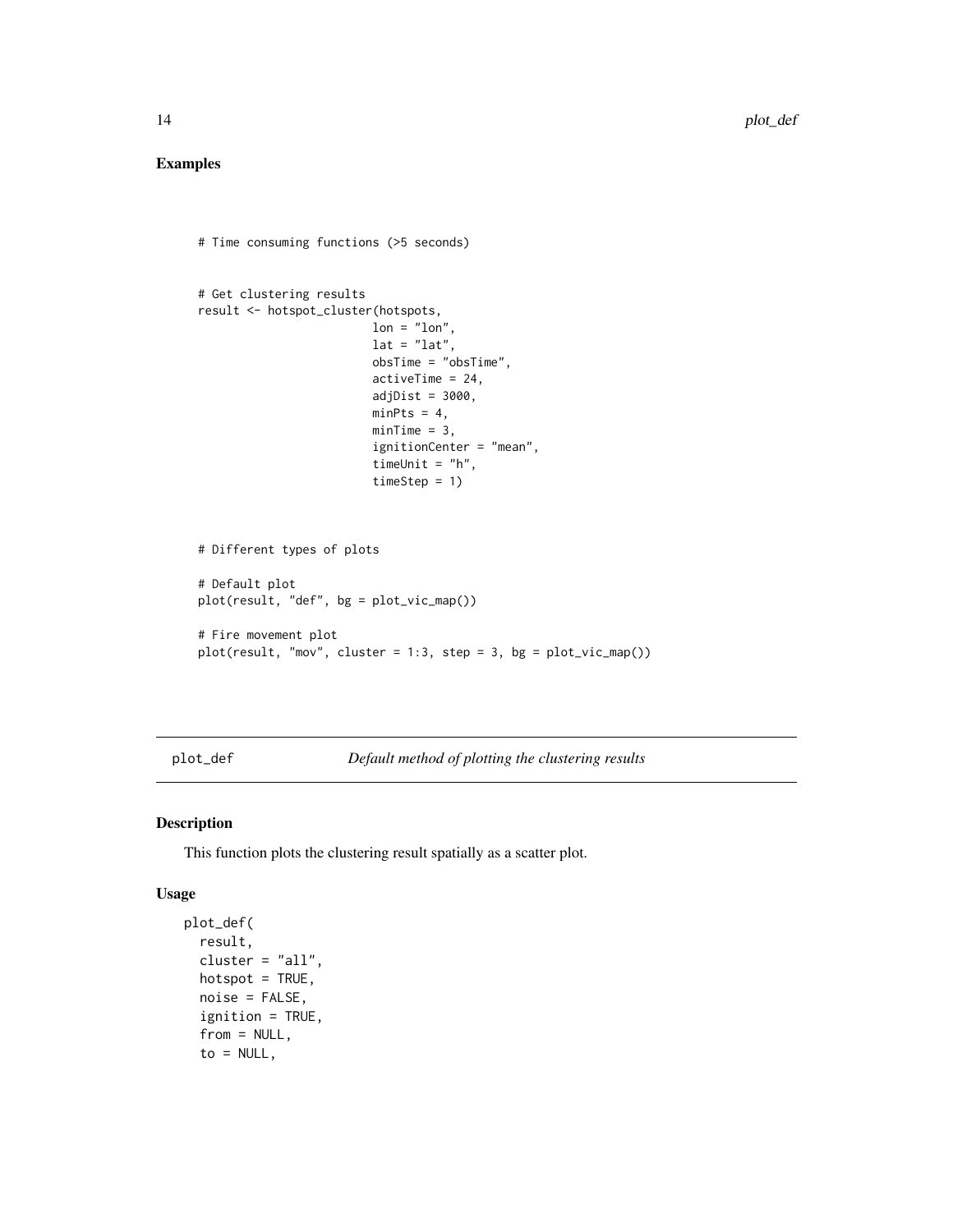#### <span id="page-14-0"></span>plot\_def 15

 $bg = NULL$  $\mathcal{L}$ 

## Arguments

| result   | spotoroo object. A result of a call to hotspot_cluster().                                                                |
|----------|--------------------------------------------------------------------------------------------------------------------------|
| cluster  | Character/Integer. If "all", plot all clusters. If an integer vector is given, plot<br>corresponding clusters.           |
| hotspot  | Logical. If TRUE, plot the hot spots.                                                                                    |
| noise    | Logical. If TRUE, plot the noise points.                                                                                 |
| ignition | Logical. If TRUE, plot the ignition points.                                                                              |
| from     | <b>OPTIONAL.</b> Date/Datetime/Numeric. Start time. The data type needs to be<br>the same as the provided observed time. |
| to       | <b>OPTIONAL.</b> Date/Datetime/Numeric. End time. The data type needs to be the<br>same as the provided observed time.   |
| bg       | <b>OPTIONAL.</b> ggplot object. If specified, plot onto this object.                                                     |

## Value

A ggplot object. The plot of the clustering results.

## Examples

# Time consuming functions (>5 seconds)

```
# Get clustering results
result <- hotspot_cluster(hotspots,
                       lon = "lon",lat = "lat",obsTime = "obsTime",
                       activeTime = 24,
                       adjDist = 3000,
                       minPts = 4,minTime = 3,
                        ignitionCenter = "mean",
                        timeUnit = "h",
                       timeStep = 1)
# Plot a subset of clusters
plot_def(result, cluster = 1:3)
# Plot all clusters
plot_def(result, cluster = "all")
```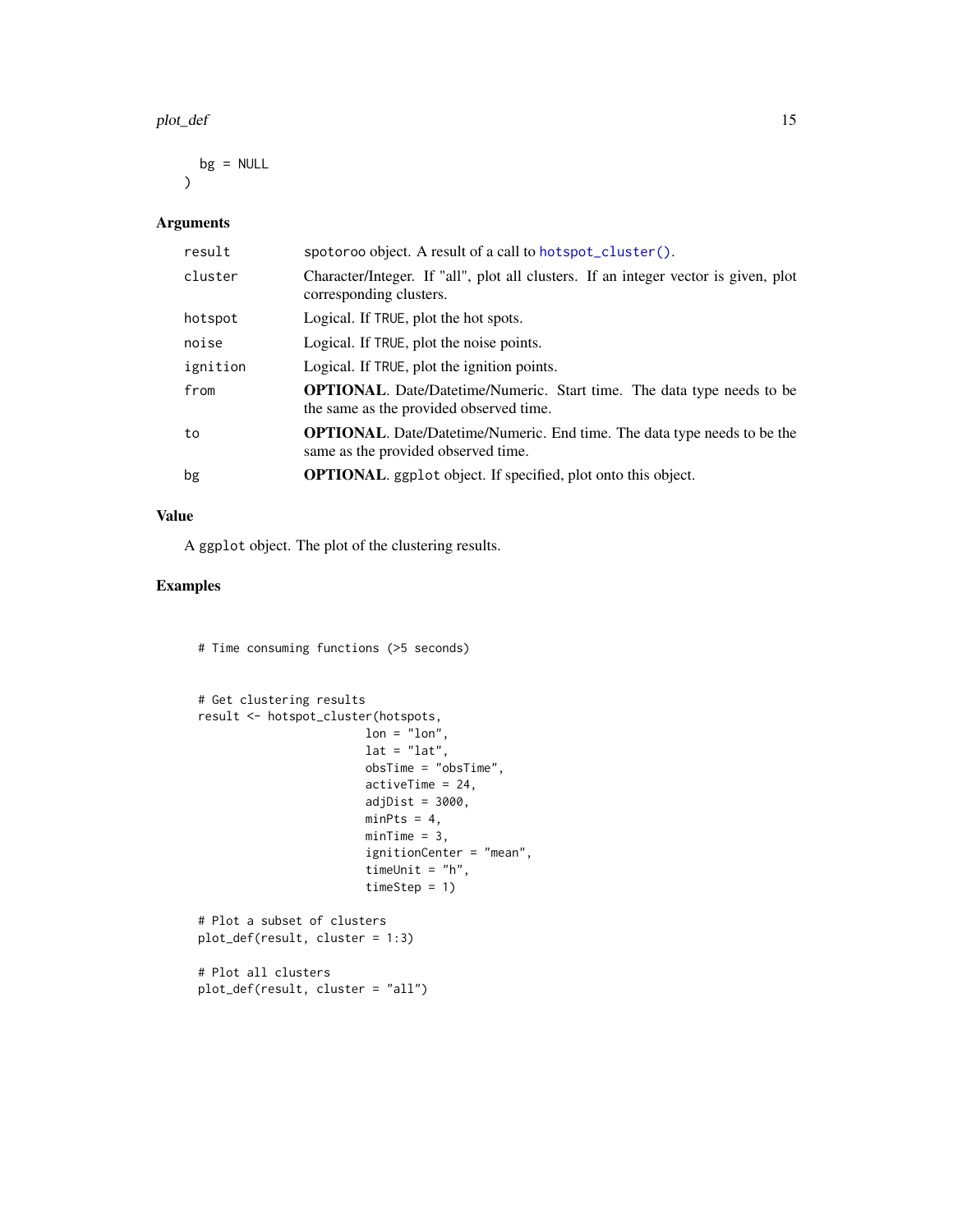<span id="page-15-1"></span><span id="page-15-0"></span>

## Description

This function plots the fire movement. The fire movement is calculated from  $get\_fire\_mov()$ .

## Usage

```
plot_fire_mov(
 result,
 cluster = "all",hotspot = TRUE,from = NULL,
 to = NULL,
 step = 1,
 bg = NULL)
```
## Arguments

| result  | spotoroo object. A result of a call to hotspot_cluster().                                                                |
|---------|--------------------------------------------------------------------------------------------------------------------------|
| cluster | Character/Integer. If "all", plot all clusters. If an integer vector is given, plot<br>corresponding clusters.           |
| hotspot | Logical. If TRUE, plot the hot spots.                                                                                    |
| from    | <b>OPTIONAL.</b> Date/Datetime/Numeric. Start time. The data type needs to be<br>the same as the provided observed time. |
| to      | <b>OPTIONAL.</b> Date/Datetime/Numeric. End time. The data type needs to be the<br>same as the provided observed time.   |
| step    | Integer $(>0)$ . Step size used in the calculation of the fire movement.                                                 |
| bg      | <b>OPTIONAL.</b> ggplot object. If specified, plot onto this object.                                                     |
|         |                                                                                                                          |

#### Value

A ggplot object. The plot of the fire movements.

## Examples

# Time consuming functions (>5 seconds)

```
# Get clustering results
result <- hotspot_cluster(hotspots,
                       lon = "lon",
```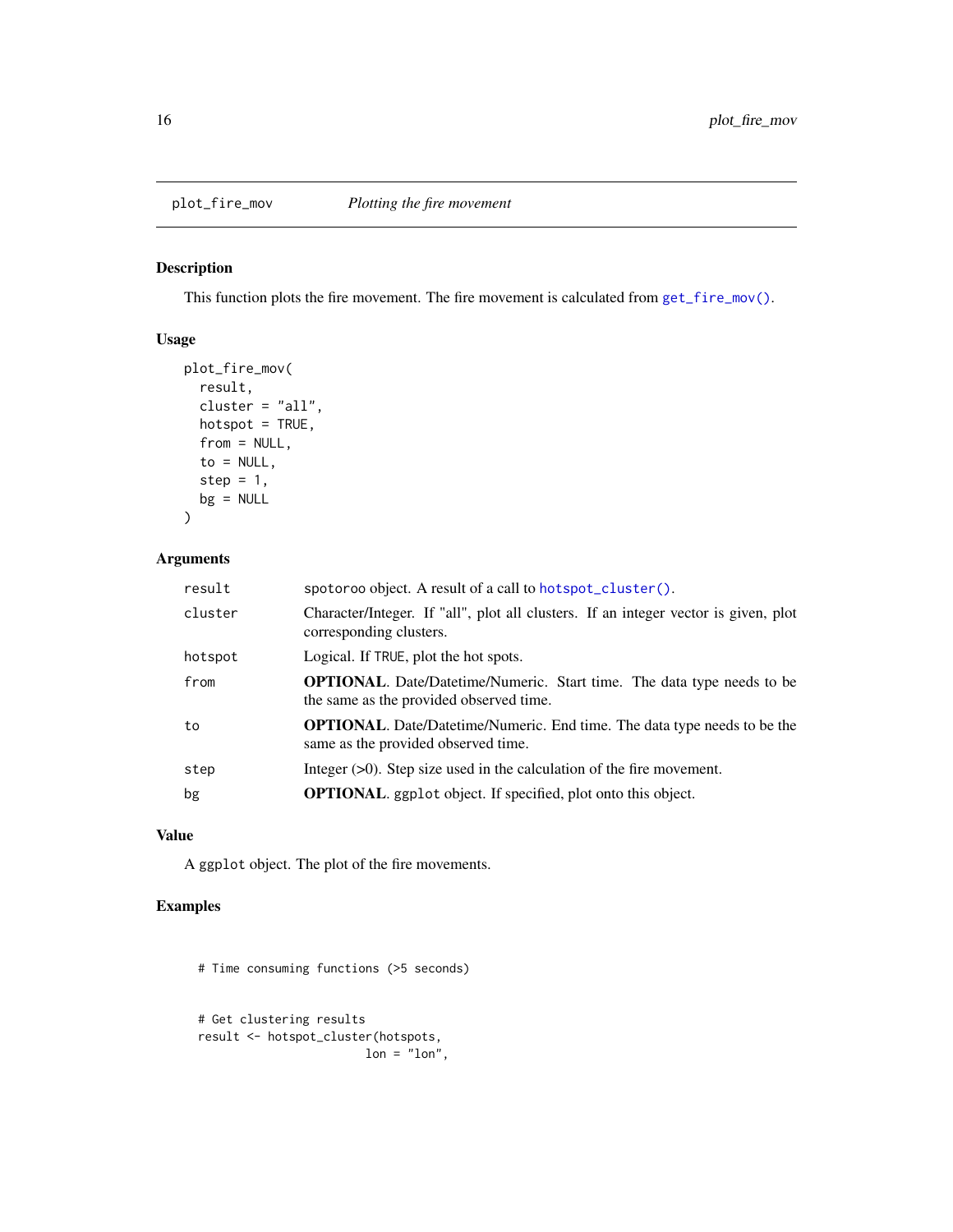## <span id="page-16-0"></span>plot\_spotoroo 17

```
lat = "lat",obsTime = "obsTime",
                        activeTime = 24,
                        adjDist = 3000,minPts = 4,minTime = 3,
                        ignitionCenter = "mean",
                        timeUnit = "h",
                        timeStep = 1)
# Plot cluster 1 to 4
plot_fire_mov(result, cluster = 1:4)
# Plot cluster 1 to 4, set step = 6
plot_fire_mov(result, cluster = 1:4, step = 6)
```
<span id="page-16-1"></span>plot\_spotoroo *Plotting spatiotemporal clustering result*

## Description

This function takes a spotoroo object to produce a plot of the clustering results. It can be called by [plot.spotoroo\(\)](#page-12-1).

## Usage

```
plot_spotoroo(
  result,
  type = "def",
  cluster = "all",hotspot = TRUE,noise = FALSE,
  ignition = TRUE,
  from = NULL,
  to = NULL,step = 1,
 mainBreak = NULL,
 minorBreak = NULL,
  dateLabel = NULL,
 bg = NULL\mathcal{L}
```
#### Arguments

| result | spotoroo object. A result of a call to hotspot_cluster().                                                |
|--------|----------------------------------------------------------------------------------------------------------|
| type   | Character. Type of the plot. One of "def" (default), "timeline" (timeline) and<br>"mov" (fire movement). |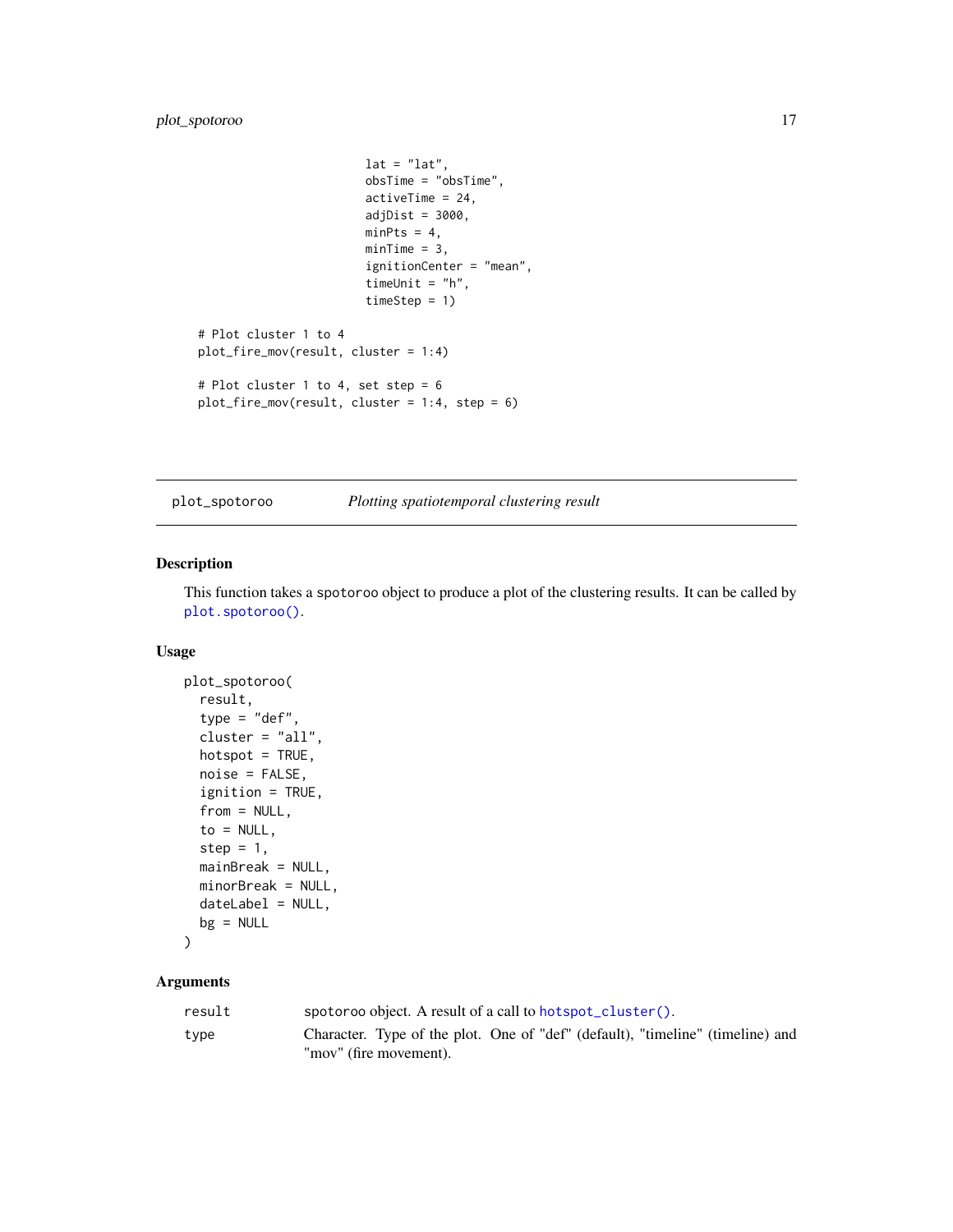<span id="page-17-0"></span>

| cluster    | Character/Integer. If "all", plot all clusters. If an integer vector is given, plot<br>corresponding clusters. Unavailable in plot_timeline().                                                                                                                                                                                                    |
|------------|---------------------------------------------------------------------------------------------------------------------------------------------------------------------------------------------------------------------------------------------------------------------------------------------------------------------------------------------------|
| hotspot    | Logical. If TRUE, plot the hot spots. Unavailable in plot_timeline().                                                                                                                                                                                                                                                                             |
| noise      | Logical. If TRUE, plot the noise. Only used in plot_def().                                                                                                                                                                                                                                                                                        |
| ignition   | Logical. If TRUE, plot the ignition points. Only used in $plot\_def()$ .                                                                                                                                                                                                                                                                          |
| from       | <b>OPTIONAL.</b> Date/Datetime/Numeric. Start time. The data type needs to be<br>the same as the provided observed time.                                                                                                                                                                                                                          |
| to         | <b>OPTIONAL.</b> Date/Datetime/Numeric. End time. The data type needs to be the<br>same as the provided observed time.                                                                                                                                                                                                                            |
| step       | Integer $(>=0)$ . Step size used in the calculation of the fire movement. Only used<br>in plot_fire_mov().                                                                                                                                                                                                                                        |
| mainBreak  | <b>OPTIONAL.</b> Character/Numeric. A string/value giving the difference between<br>major breaks. If the observed time is in date/datetime format, this value will be<br>passed to ggplot2::scale_x_date() or ggplot2::scale_x_datetime() as<br>date_breaks. Only used in plot_timeline().                                                        |
| minorBreak | <b>OPTIONAL.</b> Character/Numeric. A string/value giving the difference between<br>minor breaks. If the observed time is in date/date time format, this value will be<br>passed to ggplot2::scale_x_date() or ggplot2::scale_x_datetime() as<br>date_minor_breaks. Only used in plot_timeline().                                                 |
| dateLabel  | <b>OPTIONAL.</b> Character. A string giving the formatting specification for the la-<br>bels. If the observed time is in date/date time format, this value will be passed to<br>ggplot2::scale_x_date() or ggplot2::scale_x_datetime() as date_labels.<br>Unavailable if the observed time is in numeric format. Only used in $plot_timeline()$ . |
| bg         | <b>OPTIONAL</b> . ggplot object. If specified, plot onto this object. Unavailable in<br>plot_timeline().                                                                                                                                                                                                                                          |

## Details

if type is "def", the clustering results will be plotted spatially. See also [plot\\_def\(\)](#page-13-1). Available arguments:

- result
- type
- cluster
- ignition
- hotspot
- noise
- from (OPTIONAL)
- to  $(\mathbf{OPTIONAL})$
- bg (OPTIONAL)

if type is "mov", plot of the fire movement will be made. See also [plot\\_fire\\_mov\(\)](#page-15-1). Available arguments: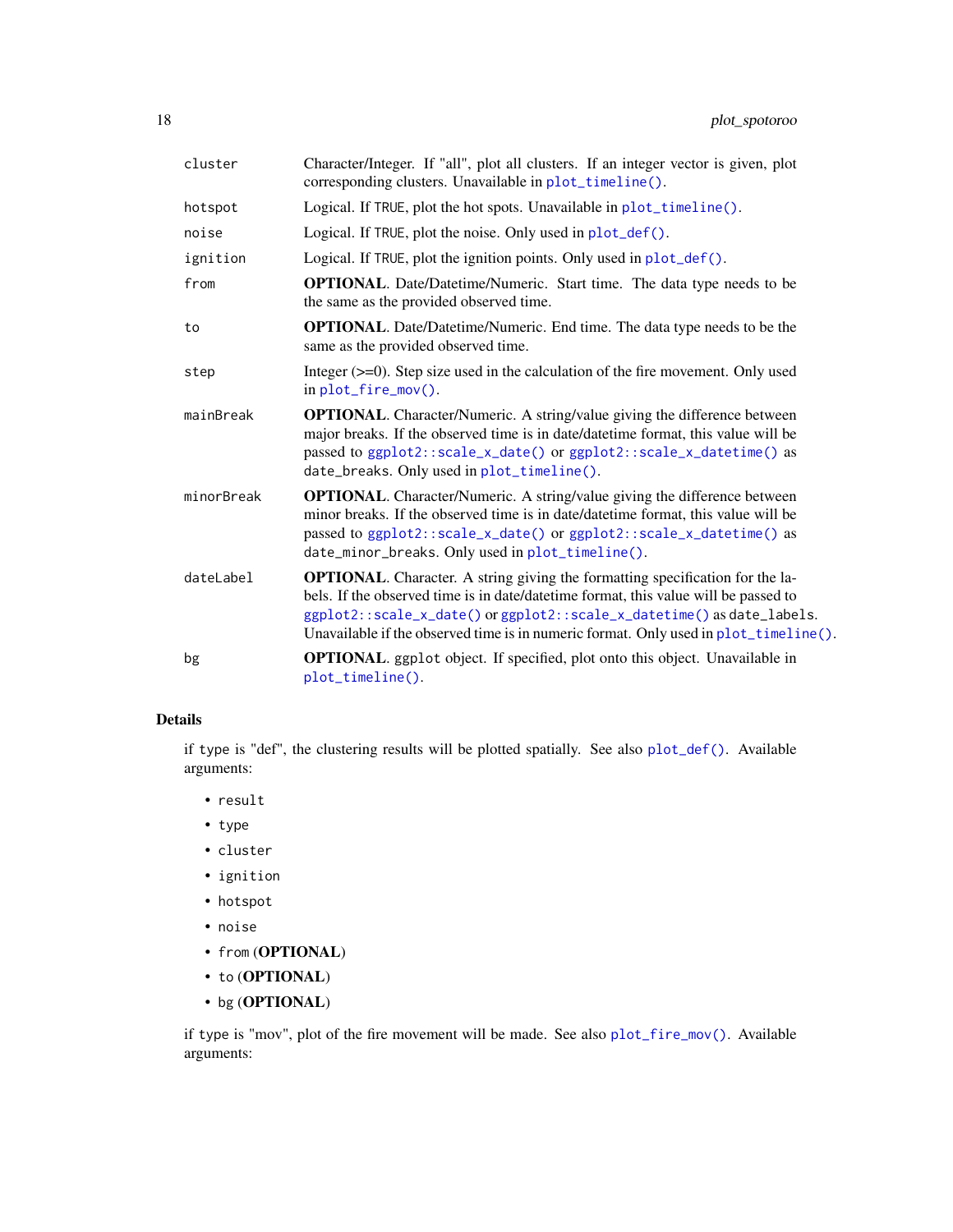## <span id="page-18-0"></span>plot\_spotoroo 19

- result
- type
- cluster
- hotspot
- from (OPTIONAL)
- to (OPTIONAL)
- step
- bg (OPTIONAL)

if type is "timeline", plot of the timeline will be made. See also [plot\\_timeline\(\)](#page-19-1). Available arguments:

- result
- type
- from (OPTIONAL)
- to (OPTIONAL)
- mainBreak (OPTIONAL)
- minorBreak (OPTIONAL)
- dateLabel (OPTIONAL)

#### Value

A ggplot object. The plot of the clustering results.

## Examples

```
# Time consuming functions (>5 seconds)
```

```
# Get clustering result
result <- hotspot_cluster(hotspots,
                       lon = "lon",lat = "lat",obsTime = "obsTime",
                       activeTime = 24,
                       adjDist = 3000,
                       minPts = 4,minTime = 3,
                        ignitionCenter = "mean",
                       timeUnit = "h",
                       timeStep = 1)
```
# Different types of plots

# Default plot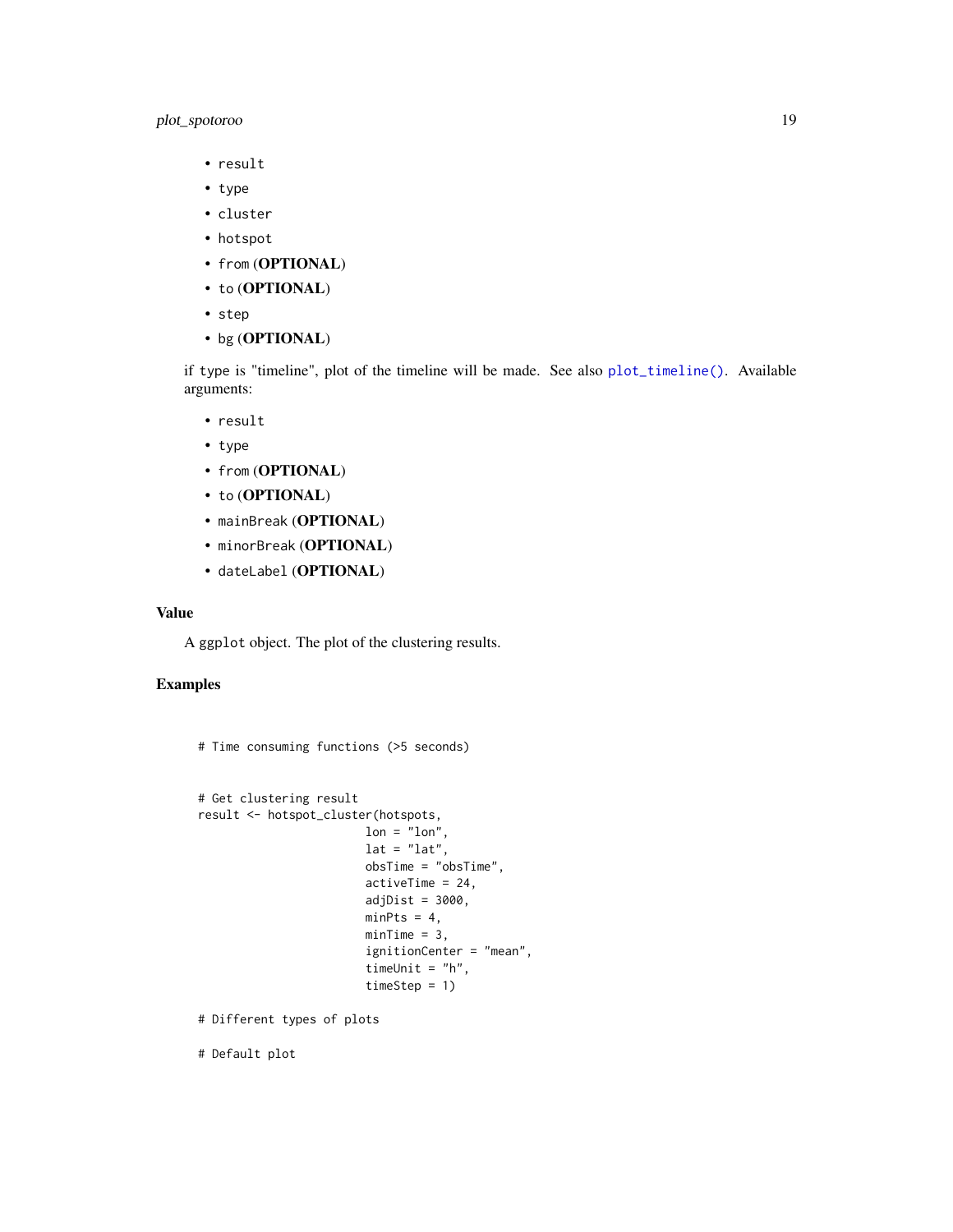```
plot_spotoroo(result, "def", bg = plot_vic_map())
# Fire movement plot
plot_spotoroo(result, "mov", cluster = 1:3, step = 3,
              bg = plot\_vic\_map()
```
<span id="page-19-1"></span>plot\_timeline *Plotting the timeline of the fire and the noise*

## Description

This function plots the timeline of the fires and the noise points.

#### Usage

```
plot_timeline(
  result,
  from = NULL,
 to = NULL,mainBreak = NULL,
 minorBreak = NULL,
  dateLabel = NULL
)
```
## Arguments

| result     | spotoroo object. A result of a call to hotspot_cluster().                                                                                                                                                                                                                                                        |
|------------|------------------------------------------------------------------------------------------------------------------------------------------------------------------------------------------------------------------------------------------------------------------------------------------------------------------|
| from       | <b>OPTIONAL.</b> Date/Datetime/Numeric. Start time. The data type needs to be<br>the same as the provided observed time.                                                                                                                                                                                         |
| to         | <b>OPTIONAL.</b> Date/Datetime/Numeric. End time. The data type needs to be the<br>same as the provided observed time.                                                                                                                                                                                           |
| mainBreak  | <b>OPTIONAL.</b> Character/Numeric. A string/value giving the difference between<br>major breaks. If the observed time is in date/datetime format, this value will be<br>passed to ggplot2::scale_x_date() or ggplot2::scale_x_datetime() as<br>date_breaks.                                                     |
| minorBreak | <b>OPTIONAL.</b> Character/Numeric. A string/value giving the difference between<br>minor breaks. If the observed time is in date/date time format, this value will be<br>passed to ggplot2::scale_x_date() or ggplot2::scale_x_datetime() as<br>date_minor_breaks.                                              |
| dateLabel  | <b>OPTIONAL.</b> Character. A string giving the formatting specification for the la-<br>bels. If the observed time is in date/date time format, this value will be passed to<br>ggplot2::scale_x_date() or ggplot2::scale_x_datetime() as date_labels.<br>Unavailable if the observed time is in numeric format. |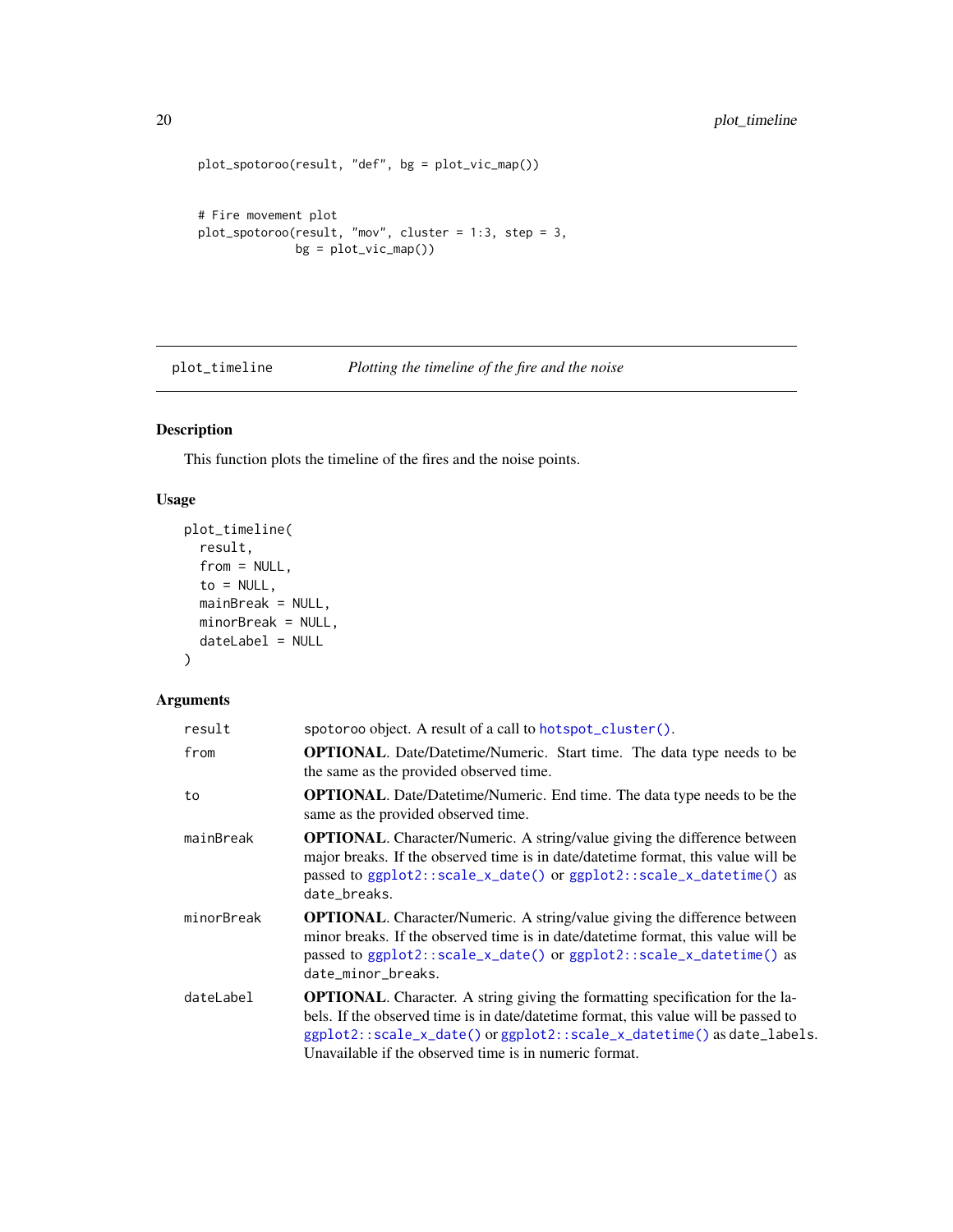## <span id="page-20-0"></span>Value

A ggplot object. The plot of the timeline.

## Examples

```
# Time consuming functions (>5 seconds)
```

```
# Get clustering results
result <- hotspot_cluster(hotspots,
                       lon = "lon",lat = "lat",obsTime = "obsTime",
                        activeTime = 24,
                        adjDist = 3000,
                        minPts = 4,minTime = 3,
                        ignitionCenter = "mean",
                        timeUnit = "h",
                        timeStep = 1)
# Plot timeline
plot_timeline(result,
           mainBreak = "1 week",
           minorBreak = "1 day",
           dateLabel = "%b %d"
```
<span id="page-20-1"></span>plot\_vic\_map *Plotting map of Victoria, Australia*

#### Description

This function plots the map of Victoria, Australia.

#### Usage

plot\_vic\_map(...)

## Arguments

... All arguments will be ignored.

#### Details

Require package sf installed.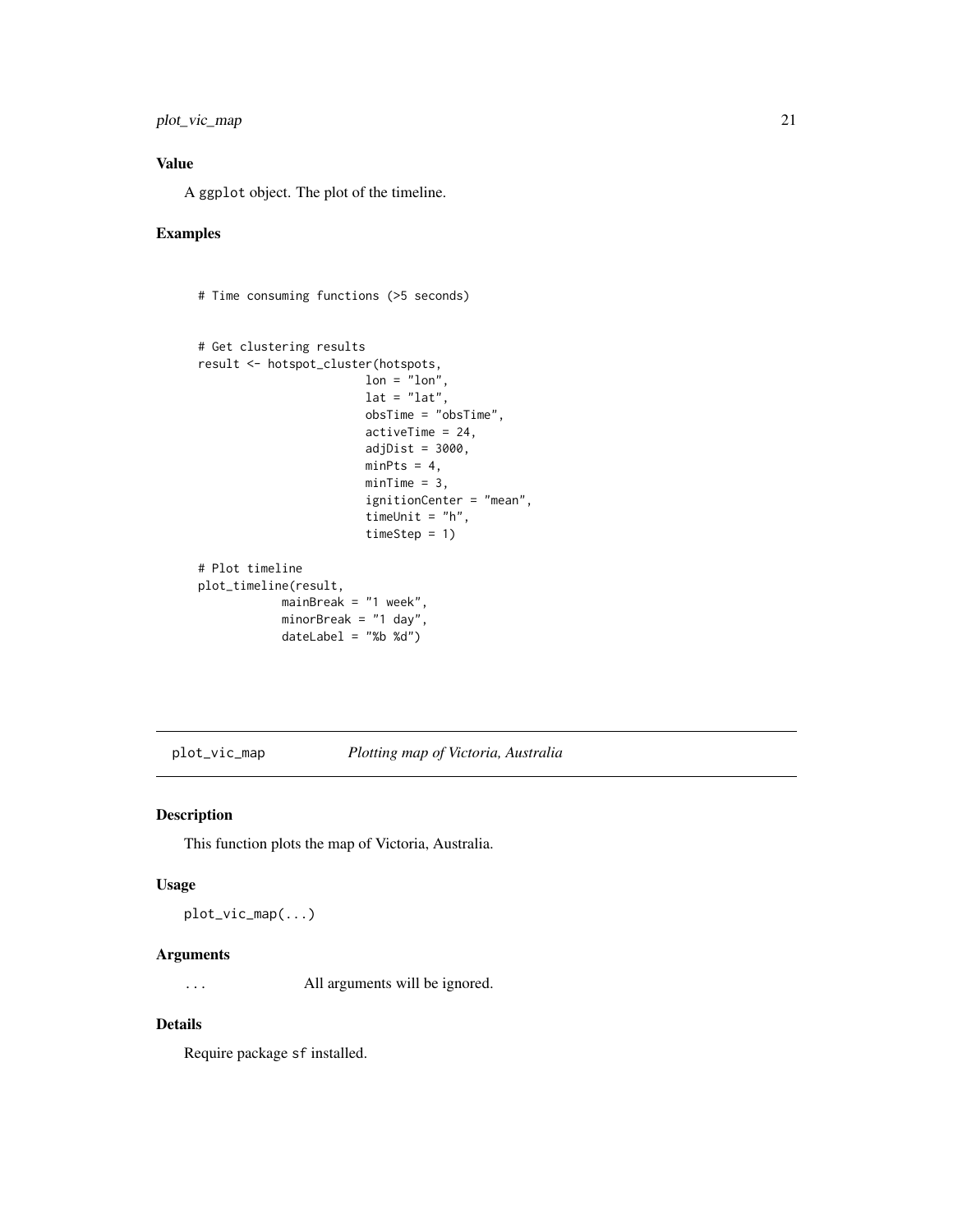## Value

A ggplot object. The map of Victoria, Australia.

#### Examples

```
if (requireNamespace("sf", quietly = TRUE)) {
 plot_vic_map()
}
```
<span id="page-21-1"></span>print.spotoroo *Printing spatiotemporal clustering result*

## Description

print.spotoroo() is the print method of the class spotoroo.

#### Usage

```
## S3 method for class 'spotoroo'
print(x, \ldots)
```
## Arguments

|          | spotoroo object. A result of a call to hotspot_cluster(). |
|----------|-----------------------------------------------------------|
| $\cdots$ | Additional arguments will be ignored.                     |

## Value

No return value, called for side effects

## Examples

```
# Time consuming functions (>5 seconds)
```

```
# Get clustering results
result <- hotspot_cluster(hotspots,
                        lon = "lon",lat = "lat",obsTime = "obsTime",activeTime = 24,
                        adjDist = 3000,minPts = 4,minTime = 3,
                        ignitionCenter = "mean",
                        timeUnit = "h",
```
<span id="page-21-0"></span>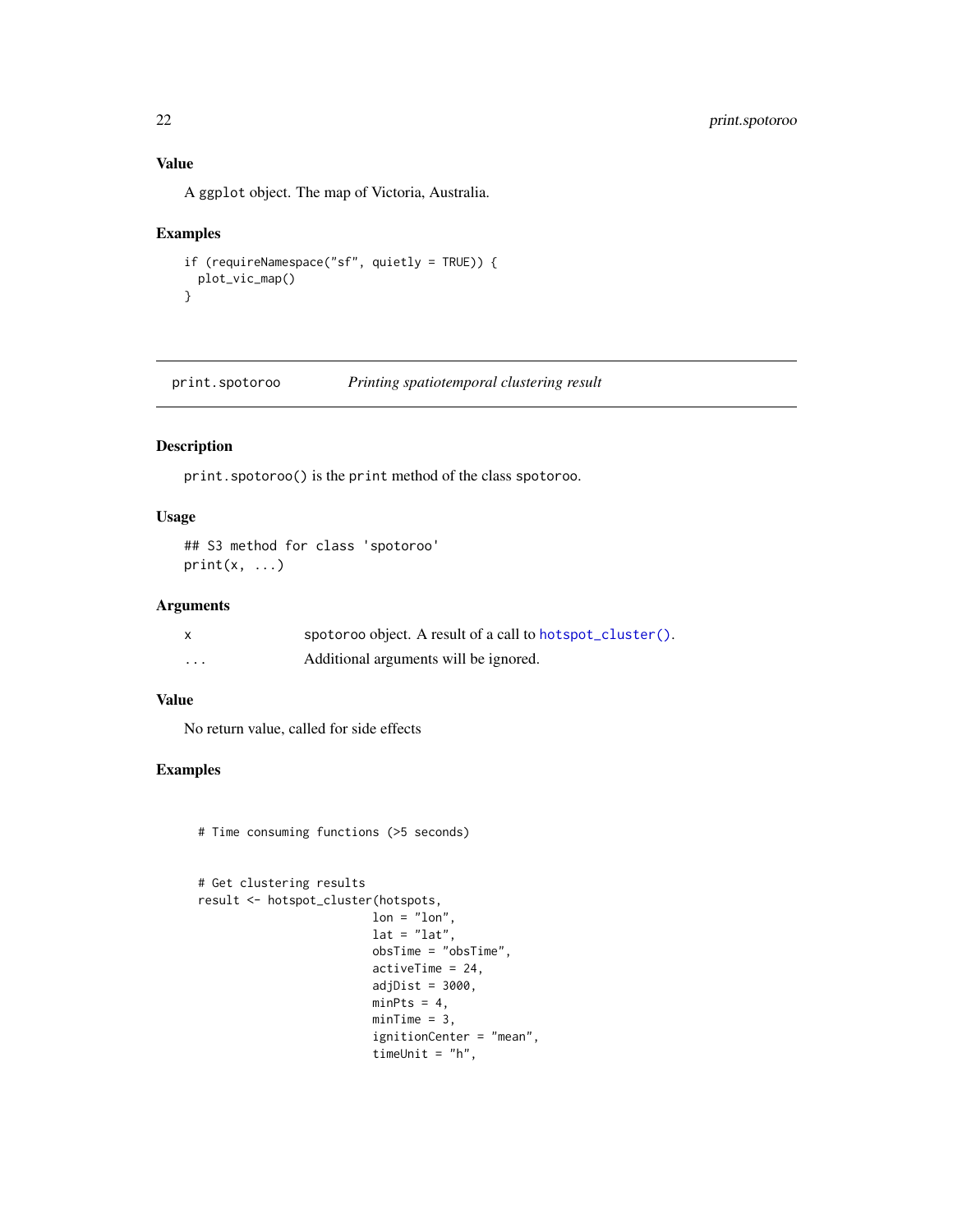#### <span id="page-22-0"></span>spotoroo 23

timeStep = 1)

# print the results print(result)

spotoroo *spotoroo: spatiotemporal clustering in R of hot spot*

## Description

A package for clustering satellite hot spots and detecting fire ignition points.

## Authors

- Weihao Li <llreczx@gmail.com>
- Dianne Cook <dicook@monash.edu>
- Emily Dodwell <emdodwell@gmail.com>

#### Functions

The spotoroo package provides 13 important functions:

- [hotspot\\_cluster\(\)](#page-7-1)
- [global\\_clustering\(\)](#page-4-1)
- [local\\_clustering\(\)](#page-11-1)
- [handle\\_noise\(\)](#page-5-1)
- [ignition\\_point\(\)](#page-10-1)
- [get\\_fire\\_mov\(\)](#page-3-1)
- [plot.spotoroo\(\)](#page-12-1)
- [plot\\_spotoroo\(\)](#page-16-1)
- [plot\\_def\(\)](#page-13-1)
- [plot\\_fire\\_mov\(\)](#page-15-1)
- [plot\\_timeline\(\)](#page-19-1)
- [plot\\_vic\\_map\(\)](#page-20-1)
- [summary.spotoroo\(\)](#page-23-1)
- [summary\\_spotoroo\(\)](#page-24-1)
- [print.spotoroo\(\)](#page-21-1)
- [transform\\_time\\_id\(\)](#page-25-1)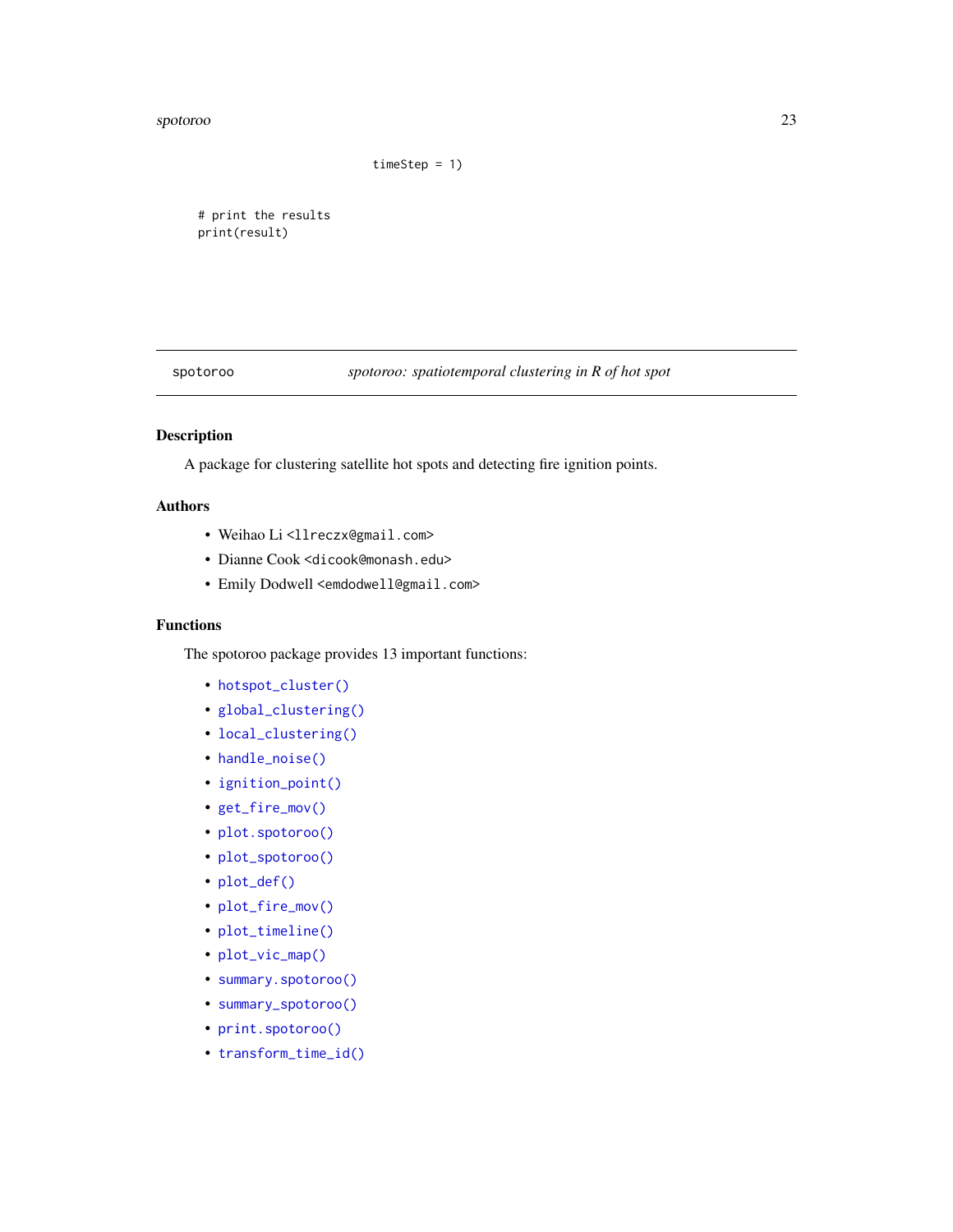• [dist\\_point\\_to\\_vector\(\)](#page-1-1)

The spotoroo package provides 2 external data objects:

- [hotspots](#page-6-1)
- [vic\\_map](#page-26-1)

<span id="page-23-1"></span>summary.spotoroo *Summarizing spatiotemporal clustering result*

#### Description

summary.spotoroo() is the summary method of the class spotoroo. It is a simple wrapper of [summary\\_spotoroo\(\)](#page-24-1).

#### Usage

## S3 method for class 'spotoroo' summary(object, ...)

## Arguments

| object | spotoroo object. A result of a call to hotspot_cluster(). |
|--------|-----------------------------------------------------------|
| .      | Additional arguments pass to summary_spotoroo()           |

#### Value

No return value, called for side effects

## Examples

# Time consuming functions (>5 seconds)

```
# Get clustering results
result <- hotspot_cluster(hotspots,
                        lon = "lon",lat = "lat",obsTime = "obsTime",
                        activeTime = 24,
                        adjDist = 3000,minPts = 4,minTime = 3,
                        ignitionCenter = "mean",
                        timeUnit = "h",
                        timeStep = 1)
```
<span id="page-23-0"></span>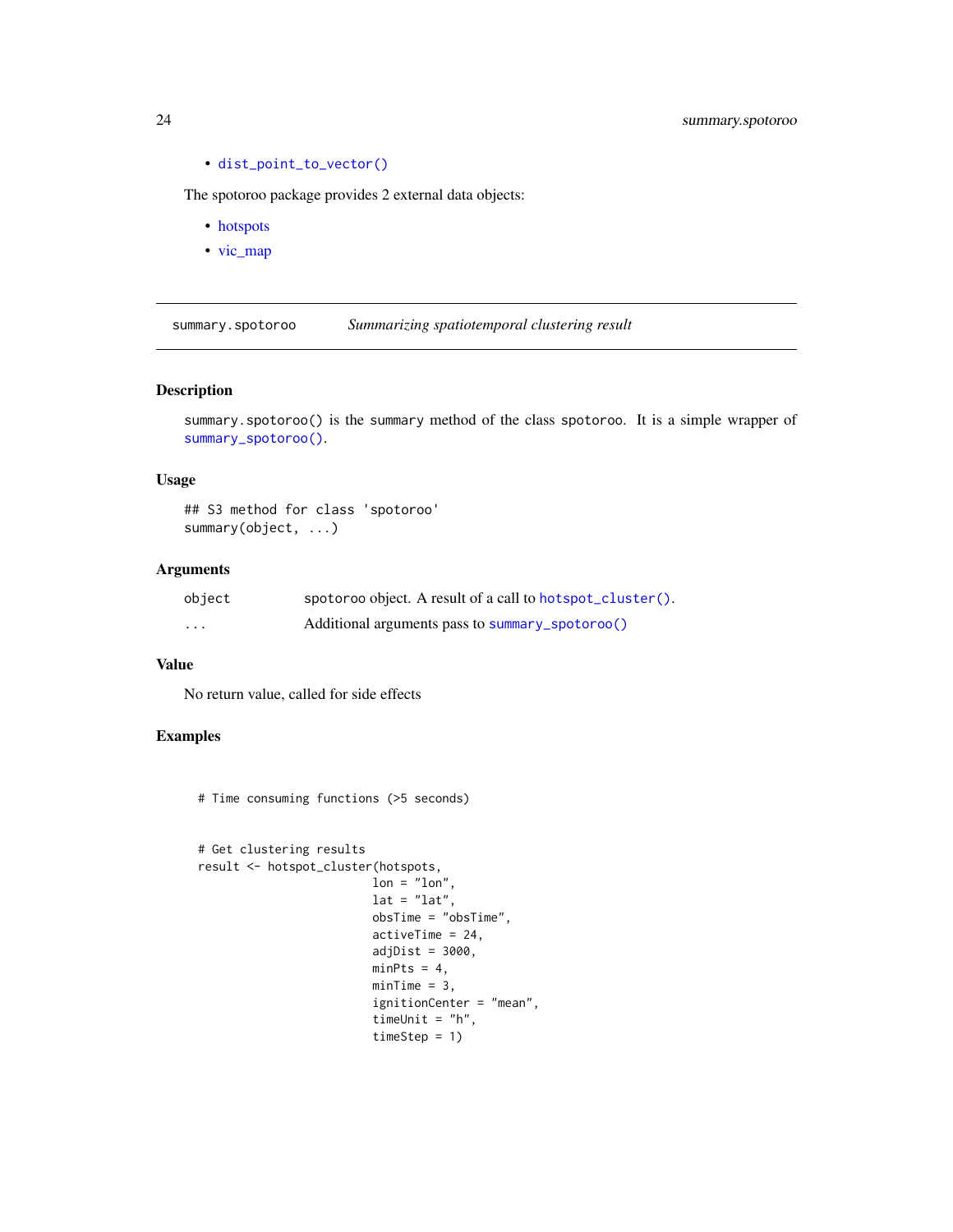```
# Make a summary
summary(result)
```
<span id="page-24-1"></span>summary\_spotoroo *Summarizing spatiotemporal clustering results*

#### Description

This function takes a spotoroo object to produce a summary of the clustering results. It can be called by [summary.spotoroo\(\)](#page-23-1).

## Usage

```
summary_spotoroo(result, cluster = "all")
```
## Arguments

| result  | spotoroo object. A result of a call to hotspot_cluster().                           |
|---------|-------------------------------------------------------------------------------------|
| cluster | Character/Integer. If "all", summarize all clusters. If an integer vector is given, |
|         | summarize corresponding clusters.                                                   |

#### Value

No return value, called for side effects

## Examples

# Time consuming functions (>5 seconds)

```
# Get clustering results
result <- hotspot_cluster(hotspots,
                        lon = "lon",lat = "lat",obsTime = "obsTime",
                        activeTime = 24,
                        adjDist = 3000,minPts = 4,minTime = 3,
                        ignitionCenter = "mean",
                        timeUnit = "h",
                        timeStep = 1)
```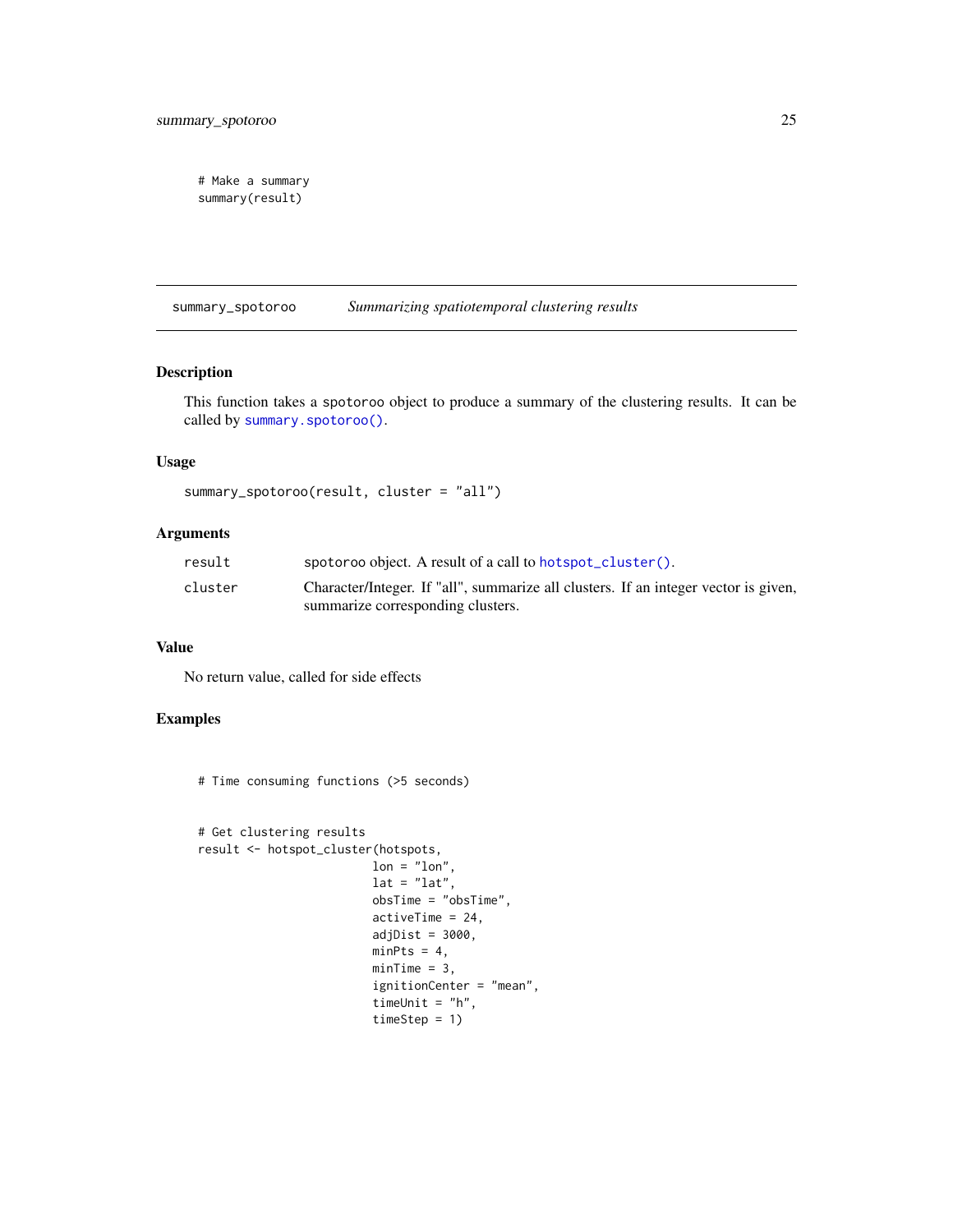```
# Make a summary of all clusters
summary_spotoroo(result)
# Make a summary of cluster 1 to 3
summary_spotoroo(result, 1:3)
```
<span id="page-25-1"></span>transform\_time\_id *Transforming a series of time or datetime to time indexes*

#### Description

This function transforms a series of time or datetime to time indexes.

#### Usage

```
transform_time_id(obsTime, timeUnit, timeStep)
```
#### **Arguments**

| obsTime  | Date/Datetime/Numeric. A vector of observed time of hot spots. If time Unit is                              |
|----------|-------------------------------------------------------------------------------------------------------------|
|          | "n", obsTime needs to be a numeric vector, otherwise, it needs to be in date or                             |
|          | datetime format.                                                                                            |
| timeUnit | Character. The unit of time, one of "s" (seconds), "m"(minutes), "h"(hours),<br>"d"(days) and "n"(numeric). |
| timeStep | Numeric $(0)$ . Number of units of time Unit in a time step.                                                |

## Details

The earliest time is assigned with a time index 1. The difference between any other time to the earliest time is transformed using the timeUnit and divided by the timeStep. These differences are floored to integer and used as the time indexes.

#### Value

Integer. A vector of time indexes.

## Examples

```
# Define obsTime
obsTime <- as.Date(c("2020-01-01",
                     "2020-01-02",
                     "2020-01-04"))
# Transform it to time index under different settings
transform_time_id(obsTime, "h", 1)
```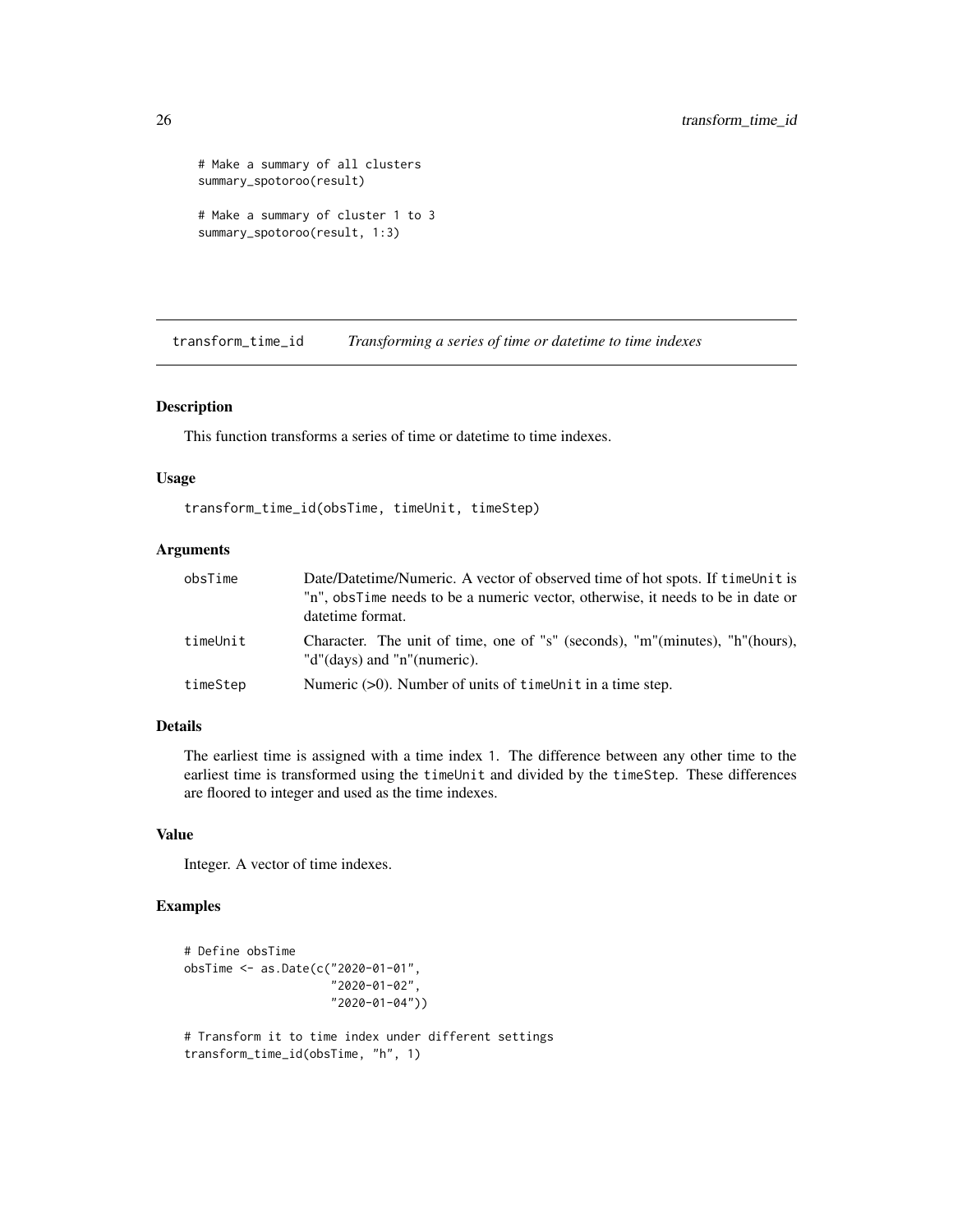#### <span id="page-26-0"></span>vic\_map 27

```
transform_time_id(obsTime, "m", 60)
transform_time_id(obsTime, "s", 3600)
# Define numeric obsTime
obsTime <-c(1,1.5,
            4.5,
             6)
# Transform it to time index under different settings
transform_time_id(obsTime, "n", 1)
transform_time_id(obsTime, "n", 1.5)
```
## <span id="page-26-1"></span>vic\_map *simple features map of Victoria*

#### Description

A dataset containing the simple features of Victoria, Australia.

#### Usage

vic\_map

#### Format

A "sf" object with 1 row.

## Details

```
The dataset is obtained via the following codes:
library(rnaturalearth)
au_map <-ne_states(country = "Australia",returnclass = "sf")
vic_map <-au_map[7,]$geometry
```
#### Source

<https://www.naturalearthdata.com/>